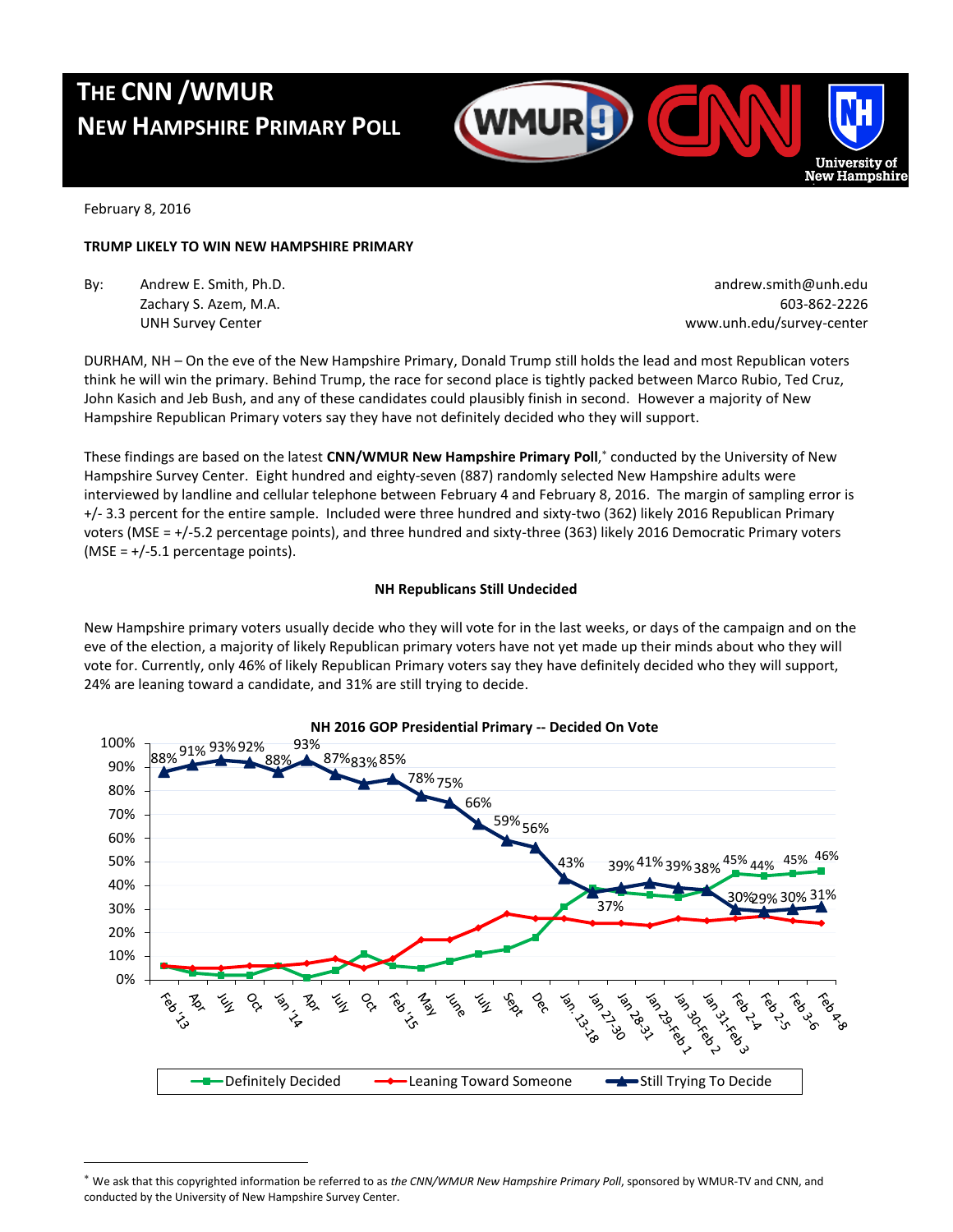The Republican electorate is more interested in the 2016 primary than it was at a similar point in the 2008 cycle, the last time both parties had contested primaries. Currently, 56% of likely Republican primary voters say they are extremely interested in the election, 35% are very interested, and 8% are only somewhat interested or not very interested. By comparison, at this point in the 2008 election cycle, only 42% of likely Republican primary voters said they were extremely interested in the primary, 47% were very interested, and 11% were only somewhat interested or not very interested. Currently, 46% of undeclared voters who can vote in either primary, say they will vote in the Republican primary and 47% say they will vote in the Democratic primary.

## **2016 NH Republican Primary**

Donald Trump continues to top the field in New Hampshire, getting the support of 31% of likely Republican primary voters. Trump is followed by Marco Rubio (17%), Ted Cruz (14%), John Kasich (10%), Jeb Bush (7%), Carly Fiorina (5%), Chris Christie (4%), and Ben Carson (3%). All other potential candidates receive less than 1% support, and 7% say they are undecided.

Trump (42%) and Cruz (28%) continue to be the leading candidates among primary voters who regularly listen to conservative talk radio. Trump (36%) and Rubio (25%) are the top choices among primary voters who regularly read the Union Leader. Trump also has the support of 42% of likely primary voters who say they have definitely decided who they are voting for on primary day.



## **NH 2016 GOP Presidential Primary -- Who Support If Vote Held Today?**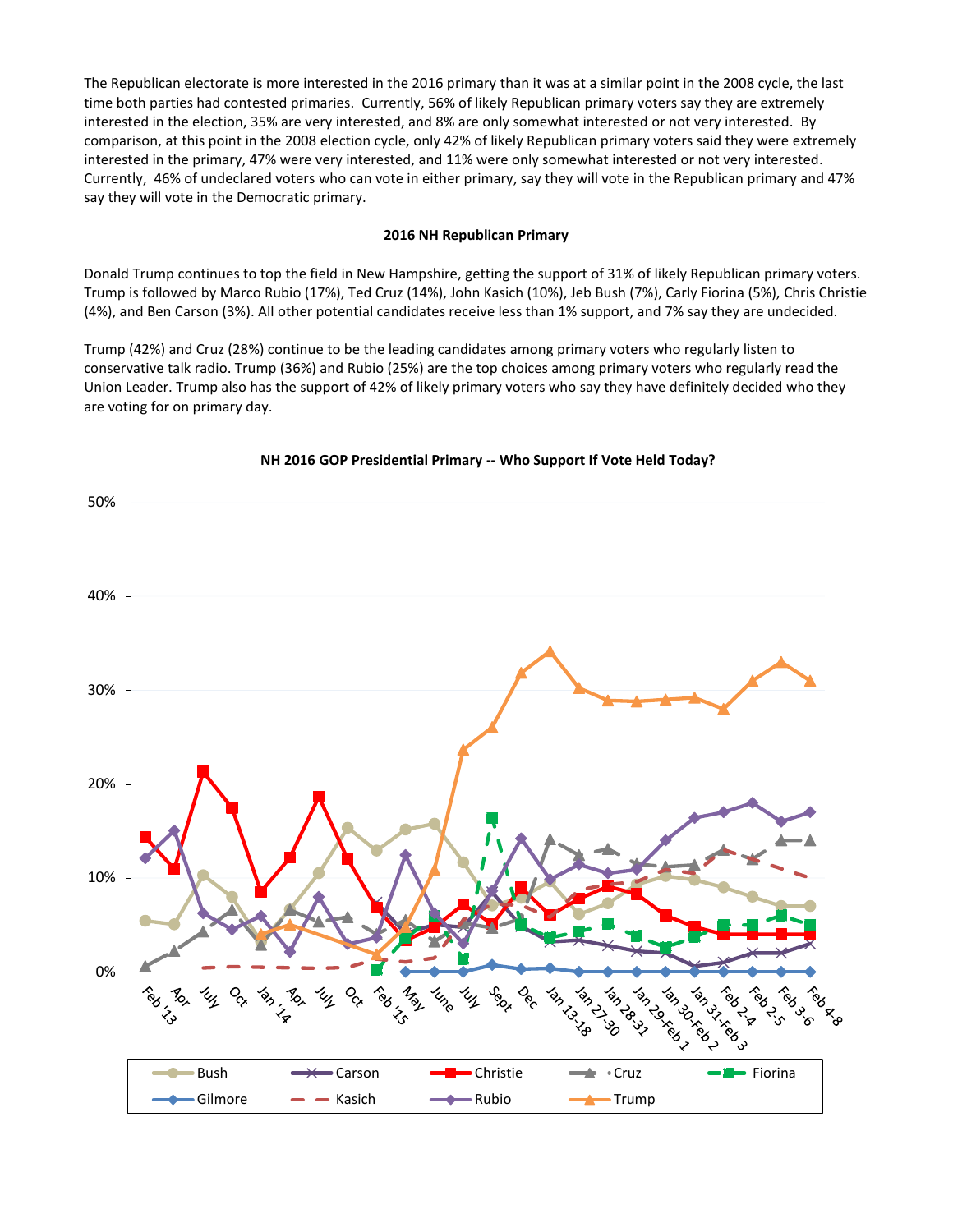#### **Most Unpopular Republican Candidate**

Despite leading the New Hampshire field, Trump remains the candidate New Hampshire Republicans are least likely to vote for. When asked which candidate they would NOT vote for under any circumstance, 32% of likely Republican Primary voters say they would not vote for Trump, 13% would not vote for Cruz, 13% would not vote for Bush, 7% would not vote for Rubio, 4% would not vote for Christie, 4% would not vote for Fiorina, 3% would not vote for Kasich, 2% would not vote for Gilmore, 1% would not vote for Carson, 13% think all the prospective candidates are acceptable, and 8% are unsure.

Voters who frequently attend religious services (46%) and voters with a post-graduate education (46%) are most likely to say they wouldn't vote for Trump under any circumstances and conservative talk radio listeners (29%) are most likely to say they wouldn't vote for Bush under any circumstances.



#### **NH 2016 GOP Presidential Primary -- Would Not Vote For**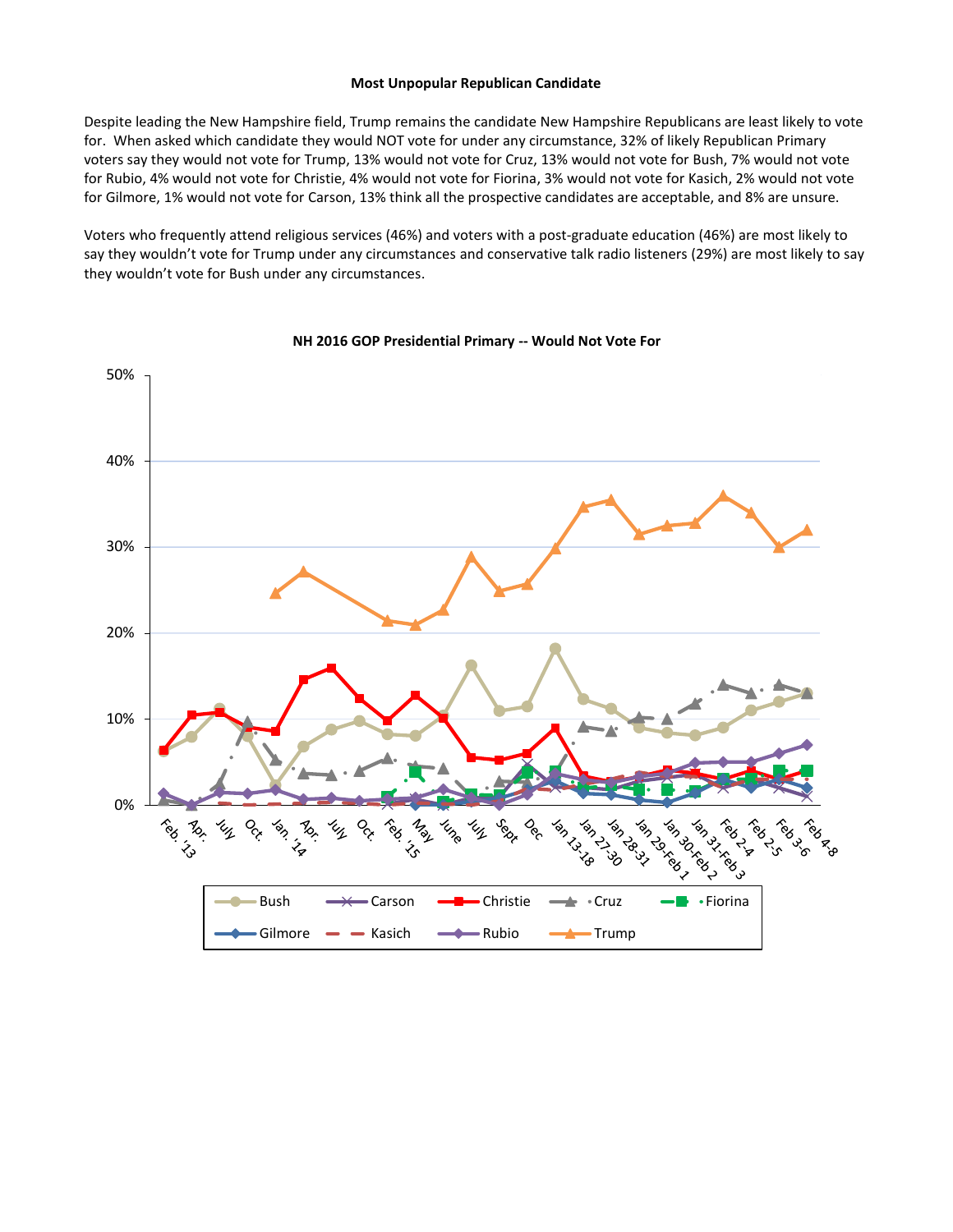## **Republican Net Electability**

Rubio tops the field in net electability (the percentage who support a candidate minus the percent who would not vote for that candidate) with +10%, while Kasich at (+7%), Carson (+2%), Fiorina (+1%) and Cruz (+1%) also have positive net electability scores. Christie (0%), Trump (-1%), Gilmore (-2%), and Bush (-6%) have neutral or negative net electability scores.



**NH 2016 GOP Presidential Primary -- Net Electability Scores**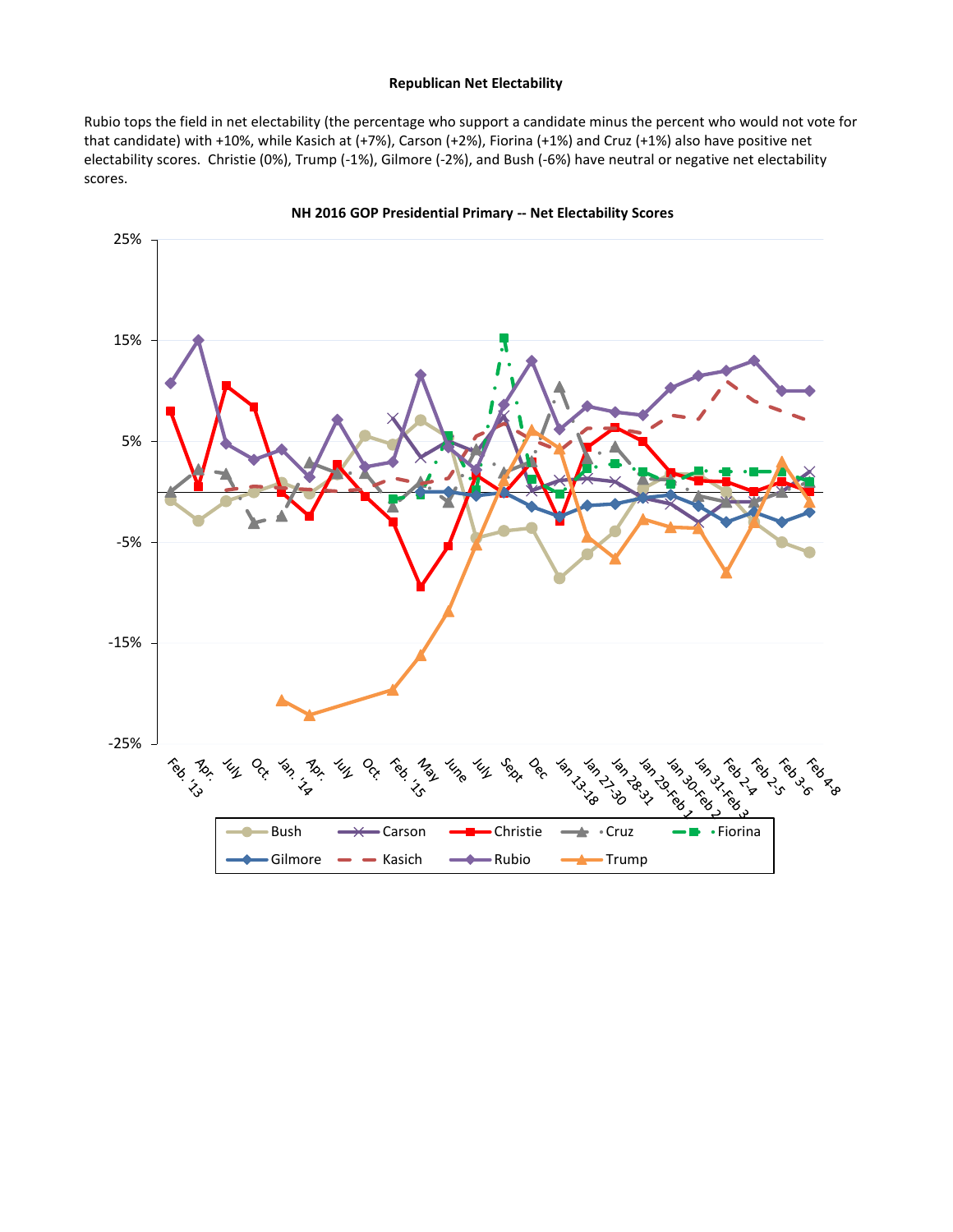#### **Who Will Win NH Primary?**

Trump remains the candidate that most New Hampshire Republicans think will win in the Granite State. When asked who they think will win the 2016 New Hampshire Republican Primary, 64% think Trump will win, 11% think Cruz will win, and 8% think Rubio will win.



**Who Will Win NH 2016 GOP Presidential Primary?**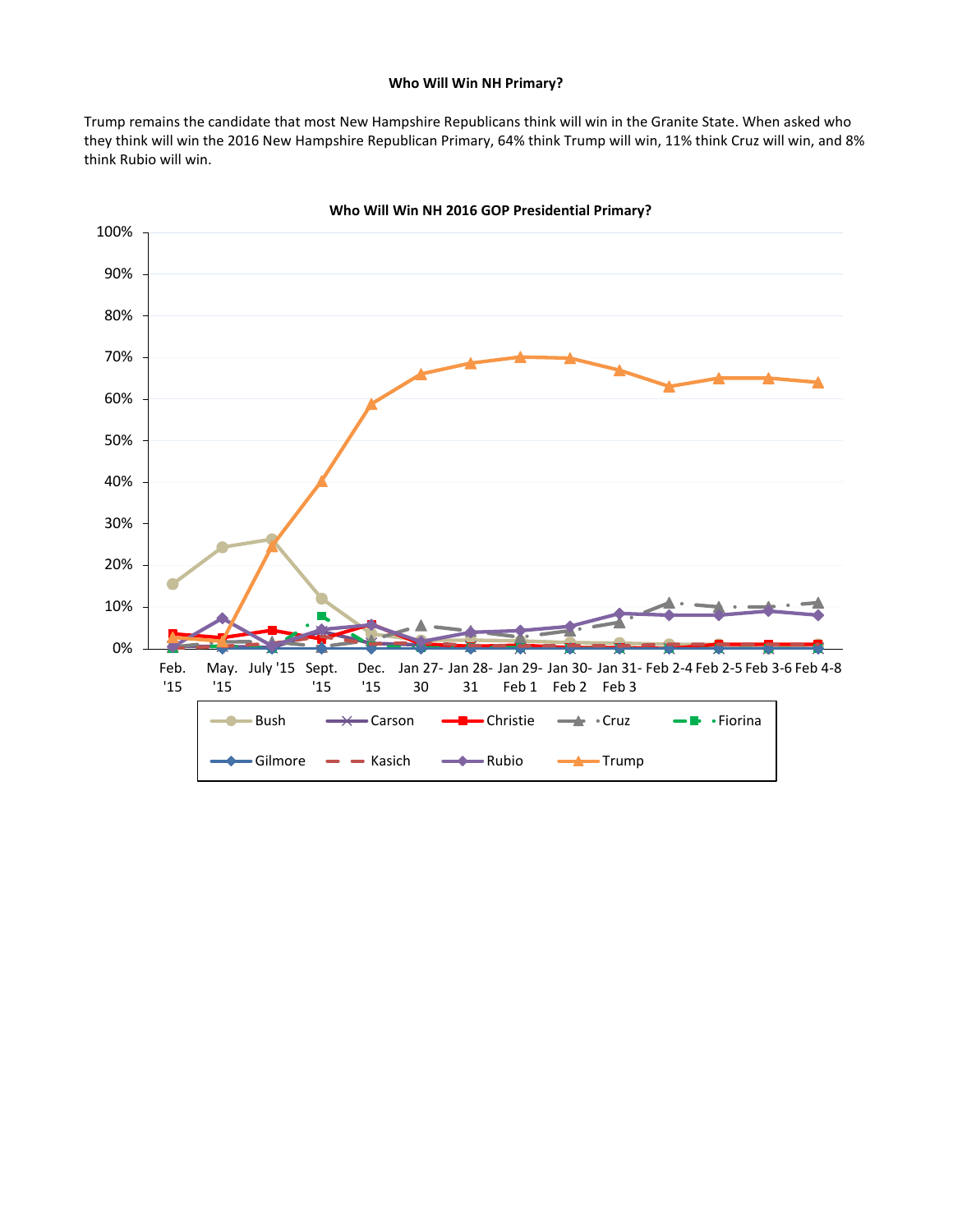## **CNN/WMUR New Hampshire Primary Poll Methodology**

These findings are based on the latest CNN/WMUR New Hampshire Primary Poll, conducted by the University of New Hampshire Survey Center and funded by CNN and WMUR-TV, Manchester, NH. Interviews were conducted by the UNH Survey Center with assistance from the Center for Public Interest Polling in Eagleton Institute at Rutgers. Eight hundred and eighty-seven (887) randomly selected New Hampshire adults were interviewed by landline and cellular telephone between February 4 and February 8, 2016. If a household included more than one adult, the adult who had the most recent birthday was selected to be interviewed.

The margin of sampling error is +/- 3.3 percent for the entire sample. Included were three hundred and sixty-two (362) likely 2016 Republican Primary voters (MSE = +/-5.2 percentage points), and three hundred and sixty-three (363) likely 2016 Democratic Primary voters (MSE = +/-5.1 percentage points). These MSE's have not been adjusted for design effect. The design effect for the survey is 1.1%.

The random sample used in the CNN/WMUR New Hampshire Primary Poll was purchased from Marketing Systems Group (MSG), Horsham, PA. MSG screens each selected telephone number to eliminate non-working numbers, disconnected numbers, and business numbers to improve the efficiency of the sample, reducing the amount of time interviewers spend calling non-usable numbers.

The data have been weighted to adjust for numbers of adults and telephone lines within households. Additionally, data were weighted by respondent sex, age, and region of the state to targets from the most recent American Community Survey (ACS) conducted by the U.S. Census Bureau. In addition to potential sampling error, all surveys have other potential sources of non-sampling error including question order effects, question wording effects, and non-response. Due to rounding, percentages may not sum to 100%. The number of respondents in each demographic below may not equal the number reported in cross-tabulation tables as some respondents choose not to answer some questions.

For more information about the methodology used in the CNN/WMUR New Hampshire Primary Poll, contact Dr. Andrew Smith at (603) 862-2226 or by email at andrew.smith@unh.edu.

| <b>Sex</b>                        | N   | ℅   | <b>Region</b>               | N   | %   |
|-----------------------------------|-----|-----|-----------------------------|-----|-----|
| Male                              | 434 | 49% | North Country               | 75  | 9%  |
| Female                            | 453 | 51% | Central/Lakes               | 145 | 16% |
|                                   |     |     | <b>Connecticut Valley</b>   | 125 | 14% |
| Age                               | N   | %   | Mass Border                 | 262 | 30% |
| 18 to 34                          | 225 | 27% | Seacoast                    | 139 | 16% |
| 35 to 49                          | 211 | 25% | Manchester Area             | 140 | 16% |
| 50 to 64                          | 262 | 31% |                             |     |     |
| 65 and Over                       | 152 | 18% | <b>Party Registration</b>   | N   | %   |
|                                   |     |     | Democrat                    | 224 | 25% |
| <b>Highest Level of Education</b> | N   | %   | Undeclared & Not Reg.       | 441 | 50% |
| High School or Less               | 120 | 16% | Republican                  | 216 | 24% |
| Some College                      | 182 | 25% |                             |     |     |
| College Graduate                  | 285 | 38% | <b>Party Identification</b> | N   | %   |
| Post-Graduate                     | 158 | 21% | Democrat                    | 332 | 45% |
|                                   |     |     | Independent                 | 104 | 14% |
|                                   |     |     | Republican                  | 305 | 41% |

## **New Hampshire Primary Poll, February 4-8, 2016 Demographics**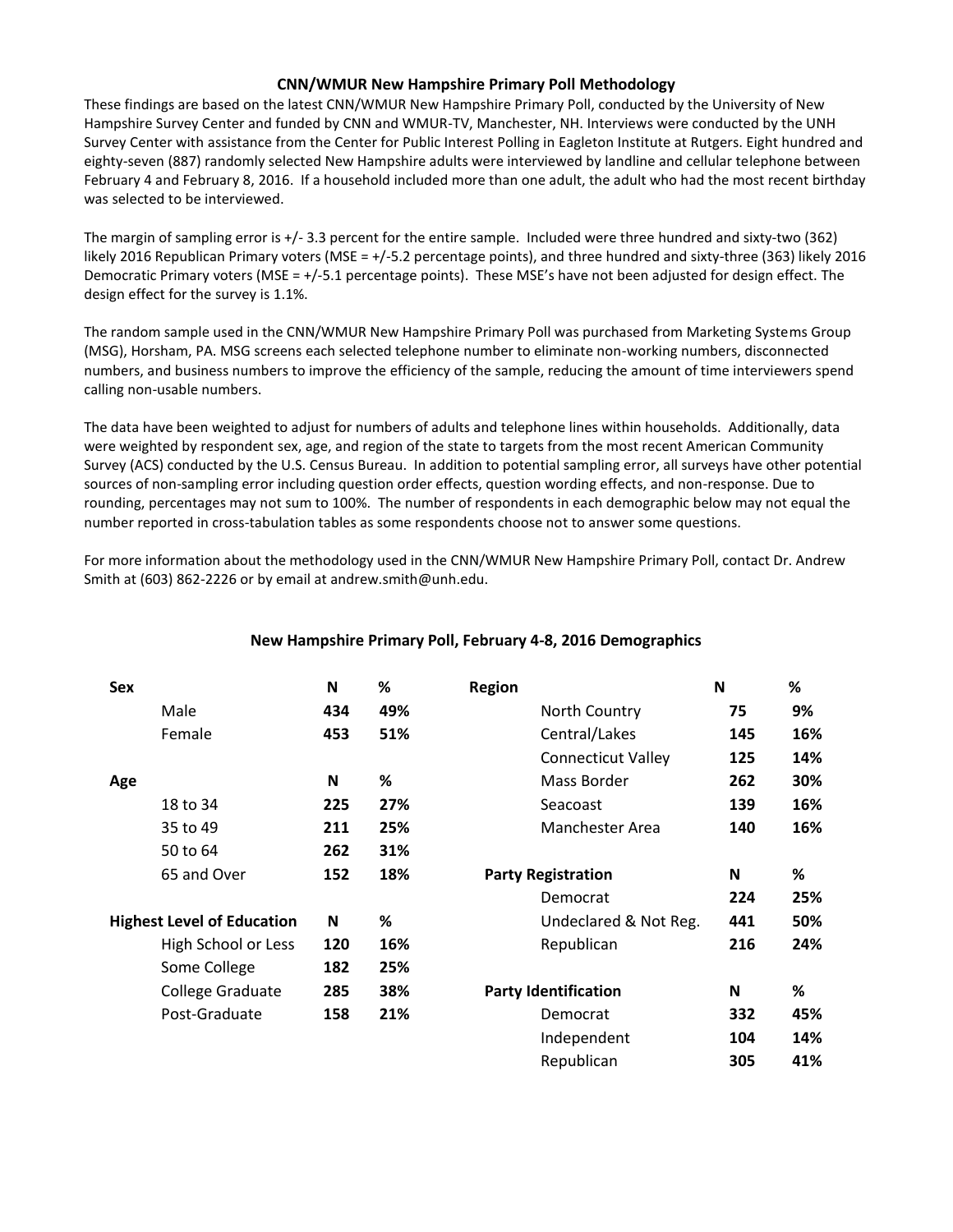## **New Hampshire Primary Poll, February 4-8, 2016 Likely Republican Primary Voter Demographics**

| <b>Sex</b>                        | N   | %   | <b>Region</b>               | N           | %   |
|-----------------------------------|-----|-----|-----------------------------|-------------|-----|
| Male                              | 195 | 54% | North Country               | 34          | 10% |
| Female                            | 167 | 46% | Central/Lakes               | 60          | 17% |
|                                   |     |     | <b>Connecticut Valley</b>   | 38          | 10% |
| Age                               | N   | %   | Mass Border                 | 121         | 34% |
| 18 to 34                          | 68  | 20% | Seacoast                    | 53          | 15% |
| 35 to 49                          | 85  | 25% | Manchester Area             | 55          | 15% |
| 50 to 64                          | 132 | 38% |                             |             |     |
| 65 and Over                       | 61  | 18% | <b>Party Registration</b>   | N           | %   |
|                                   |     |     | Democrat                    | $\mathbf 0$ | 0%  |
| <b>Highest Level of Education</b> | N   | ℅   | Undeclared & Not Reg.       | 155         | 43% |
| High School or Less               | 60  | 17% | Republican                  | 207         | 57% |
| Some College                      | 84  | 24% |                             |             |     |
| College Graduate                  | 152 | 43% | <b>Party Identification</b> | N           | %   |
| Post-Graduate                     | 60  | 17% | Democrat                    | 31          | 9%  |
|                                   |     |     | Independent                 | 41          | 11% |
|                                   |     |     | Republican                  | 285         | 80% |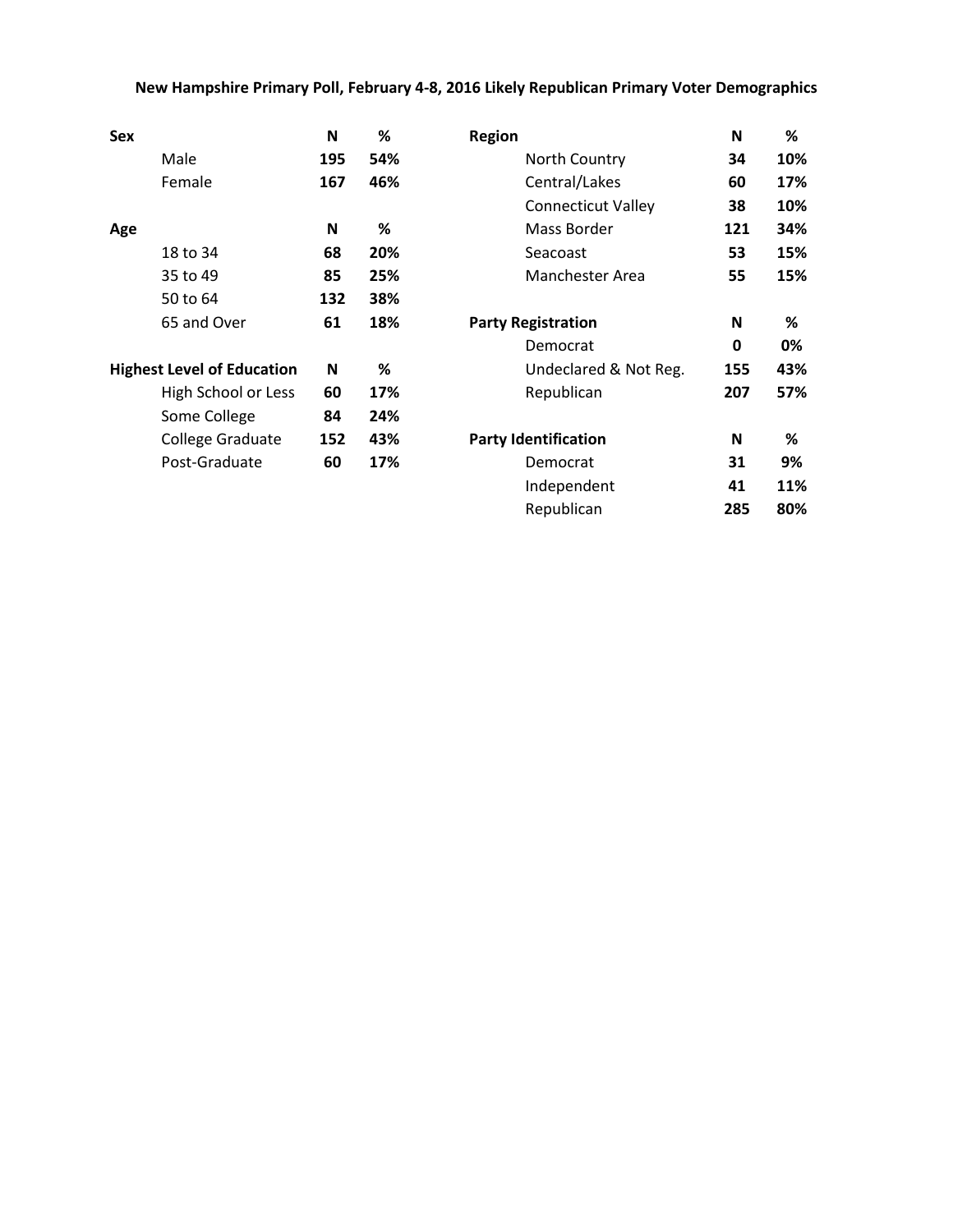## **Decided Who to Vote for in 2016 GOP Primary?**

(Likely NH GOP Primary Voters)

"Have you definitely decided who you will vote for in the New Hampshire primary … are you leaning toward someone … or have you considered some candidates but are still trying to decide?"

|                  | <b>Definitely</b> | <b>Leaning Toward</b> | <b>Still Trying to</b> |            |
|------------------|-------------------|-----------------------|------------------------|------------|
|                  | <b>Decided</b>    | Someone               | <b>Decide</b>          | <u>(N)</u> |
| Feb 4-8 '16      | 46%               | 24%                   | 31%                    | (362)      |
| Feb 3-6 '16      | 45%               | 25%                   | 30%                    | (362)      |
| Feb 2-5 '16      | 44%               | 27%                   | 29%                    | (370)      |
| Feb 2-4 '16      | 45%               | 26%                   | 30%                    | (287)      |
| Jan 31-Feb 3 '16 | 38%               | 25%                   | 38%                    | (390)      |
| Jan 30-Feb 2 '16 | 35%               | 26%                   | 39%                    | (378)      |
| Jan 29-Feb 1 '16 | 36%               | 23%                   | 41%                    | (362)      |
| Jan 28-31 '16    | 37%               | 24%                   | 39%                    | (359)      |
| Jan 27-30 '16    | 39%               | 24%                   | 37%                    | (409)      |
| Jan 13-18 '16    | 31%               | 26%                   | 43%                    | (412)      |
| Dec '15          | 18%               | 26%                   | 56%                    | (403)      |
| Sept '15         | 13%               | 28%                   | 59%                    | (343)      |
| July '15         | 11%               | 22%                   | 66%                    | (309)      |
| June '15         | 8%                | 17%                   | 75%                    | (401)      |
| May '15          | 5%                | 17%                   | 78%                    | (291)      |
| Feb. '15         | 6%                | 9%                    | 85%                    | (346)      |
| Oct. '14         | 11%               | 5%                    | 83%                    | (271)      |
| July '14         | 4%                | 9%                    | 87%                    | (247)      |
| Apr. '14         | 1%                | 7%                    | 83%                    | (182)      |
| Jan. '14         | 6%                | 6%                    | 88%                    | (245)      |
| Oct. '13         | 2%                | 6%                    | 92%                    | (220)      |
| July '13         | 2%                | 5%                    | 93%                    | (197)      |
| Apr. '13         | 3%                | 5%                    | 91%                    | (164)      |
| Feb. '13         | 6%                | 6%                    | 88%                    | (205)      |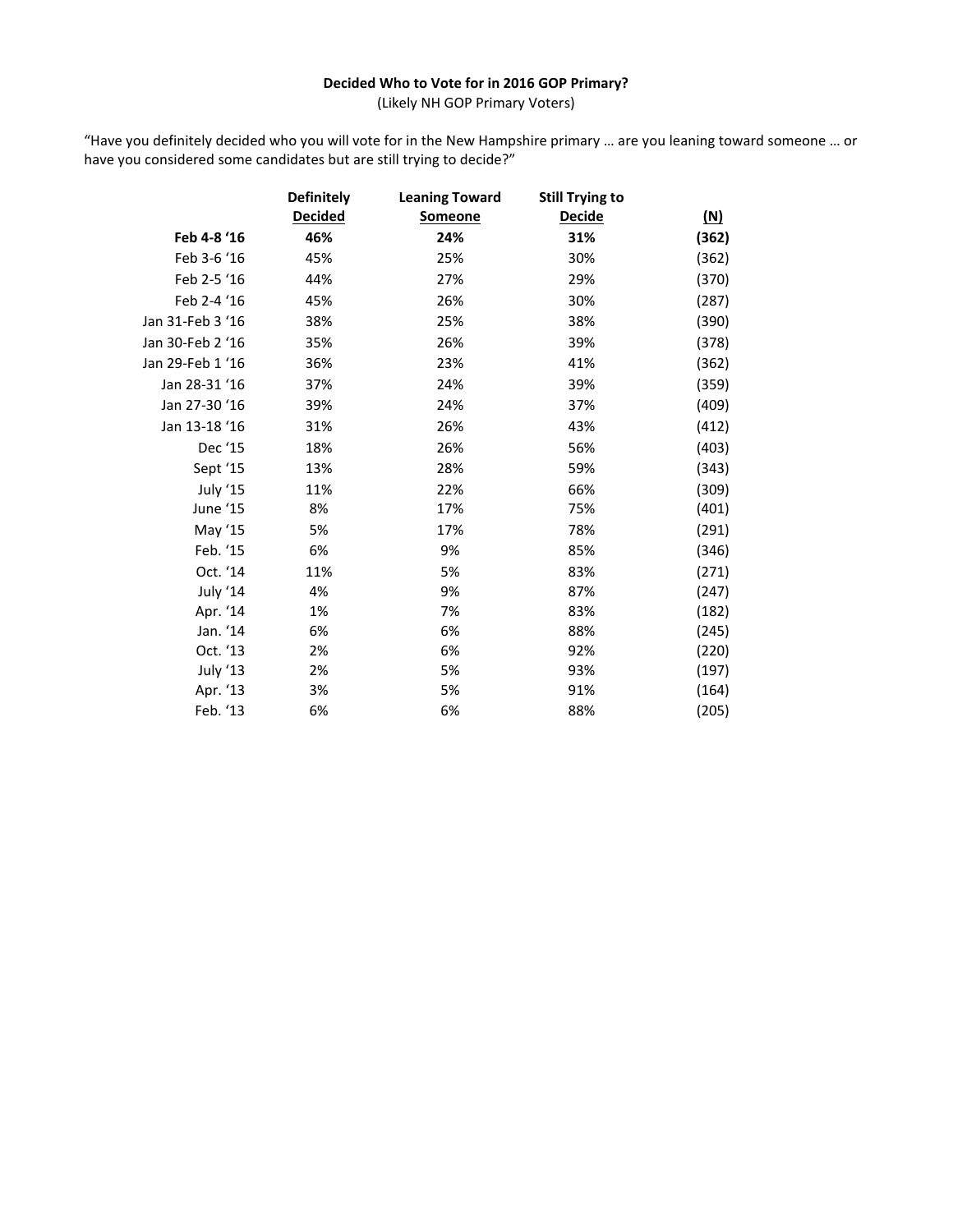## **Republican Nomination in 2016 NH Primary**

(Likely NH GOP Primary Voters)

"I'm going to read you the names of the candidates who are running for the Republican nomination. If the Republican primary for president were held today, which of the following would you support for the Republican nomination Jeb Bush … Ben Carson … Chris Christie … Ted Cruz … Carly Fiorina … Jim Gilmore … John Kasich … Marco Rubio … Donald Trump … or someone else?" ROTATE CANDIDATES

|                       |        |                |                |                  | 2016                 |                  |         |         |         |         |
|-----------------------|--------|----------------|----------------|------------------|----------------------|------------------|---------|---------|---------|---------|
|                       | Jan    | Jan            | Jan            | Jan 29-          | Jan 30-              | Jan 31-          | Feb     | Feb     | Feb     | Feb     |
|                       | 13-18  | 27-30          | 28-31          | Feb <sub>1</sub> | Feb <sub>2</sub>     | Feb <sub>3</sub> | $2 - 4$ | $2 - 5$ | $3-6$   | $4 - 8$ |
| <b>Donald Trump</b>   | 34%    | 30%            | 29%            | 29%              | 29%                  | 29%              | 28%     | 31%     | 33%     | 31%     |
| <b>Marco Rubio</b>    | 10%    | 11%            | 11%            | 11%              | 14%                  | 16%              | 17%     | 18%     | 16%     | 17%     |
| <b>Ted Cruz</b>       | 14%    | 12%            | 13%            | 12%              | 11%                  | 11%              | 13%     | 12%     | 14%     | 14%     |
| <b>John Kasich</b>    | 6%     | 9%             | 9%             | 10%              | 11%                  | 11%              | 13%     | 12%     | 11%     | 10%     |
| <b>Jeb Bush</b>       | 10%    | 6%             | 7%             | 9%               | 10%                  | 10%              | 9%      | 8%      | 7%      | 7%      |
| <b>Carly Fiorina</b>  | 4%     | 4%             | 5%             | 4%               | 3%                   | 4%               | 5%      | 5%      | 6%      | 5%      |
| <b>Chris Christie</b> | 6%     | 8%             | 9%             | 9%               | 6%                   | 5%               | 4%      | 4%      | 4%      | 4%      |
| <b>Ben Carson</b>     | 3%     | 3%             | 3%             | 2%               | 2%                   | 1%               | 1%      | 2%      | 2%      | 3%      |
| <b>Jim Gilmore</b>    | $\ast$ | 0%             | 0%             | 0%               | 0%                   | 0%               | 0%      | 0%      | *       | $\ast$  |
| <b>Rand Paul</b>      | 6%     | 3%             | 4%             | 4%               | 4%                   | $---$            | $---$   | $---$   | $---$   | ---     |
| <b>Mike Huckabee</b>  | 1%     | 1%             | 1%             | 1%               | $\sim$ $\sim$ $\sim$ | $- - -$          | $---$   | ---     | $- - -$ |         |
| <b>Rick Santorum</b>  | 0%     | 0%             | 0%             | 0%               | 0%                   | $---$            | $---$   | ---     | $- - -$ | ---     |
| <b>Lindsey Graham</b> | $---$  | $---$          | $\overline{a}$ | $---$            | $\overline{a}$       | $---$            | $---$   | ---     | $---$   | ---     |
| George Pataki         | ---    | $\overline{a}$ | $---$          | ---              | $---$                | $---$            | $---$   | ---     | $---$   | ---     |
| <b>Scott Walker</b>   | ---    | $---$          | $---$          | ---              | $---$                | ---              | ---     | ---     | $---$   | ---     |
| <b>Mark Everson</b>   | ---    | ---            | ---            | ---              | $---$                | $---$            | ---     | ---     | $---$   | ---     |
| <b>Bobby Jindal</b>   | ---    | ---            | $---$          | ---              | $---$                | $---$            | $---$   | ---     | $---$   | ---     |
| <b>Rick Perry</b>     | ---    | ---            | ---            | ---              | $---$                | ---              | ---     | ---     | ---     | ---     |
| <b>Bob Ehrlich</b>    | ---    | ---            | ---            | ---              | $---$                | ---              | ---     | ---     | $-$     | ---     |
| <b>Peter King</b>     | ---    | ---            | ---            | ---              | $---$                | ---              | ---     | ---     | ---     | ---     |
| <b>John Bolton</b>    | ---    | $---$          | $---$          | ---              | $\overline{a}$       | $-$              | ---     | ---     | $- - -$ | ---     |
| Paul Ryan             | ---    | ---            | ---            | ---              | $---$                | ---              | ---     | ---     | ---     |         |
| <b>Kelly Ayotte</b>   | ---    | ---            | ---            | ---              | $---$                | ---              | ---     | ---     | $---$   | ---     |
| <b>Scott Brown</b>    | ---    | ---            | ---            | ---              | ---                  | ---              | ---     | ---     | ---     | ---     |
| <b>Rob Portman</b>    | ---    | $---$          | $---$          | ---              | $---$                | $---$            | $---$   | ---     | $---$   | ---     |
| John Huntsman         | ---    | $-$ --         | $---$          | $-$ --           | $---$                | $-$              | $-$     | ---     | $---$   |         |
| <b>John Thune</b>     | ---    | $---$          | $---$          | $---$            | $---$                | $---$            | $---$   | $---$   | $---$   | ---     |
| <b>Someone Else</b>   | $\ast$ | 3%             | 2%             | 2%               | $\ast$               | 4%               | 2%      | 2%      | 1%      | 1%      |
| Don't Know Yet        | 6%     | 10%            | 7%             | 9%               | 10%                  | 9%               | 8%      | 7%      | 6%      | 7%      |
| (N)                   | (408)  | (400)          | (352)          | (354)            | (372)                | (386)            | (285)   | (367)   | (361)   | (362)   |

 $*$  = Less than 1% --- = Not Included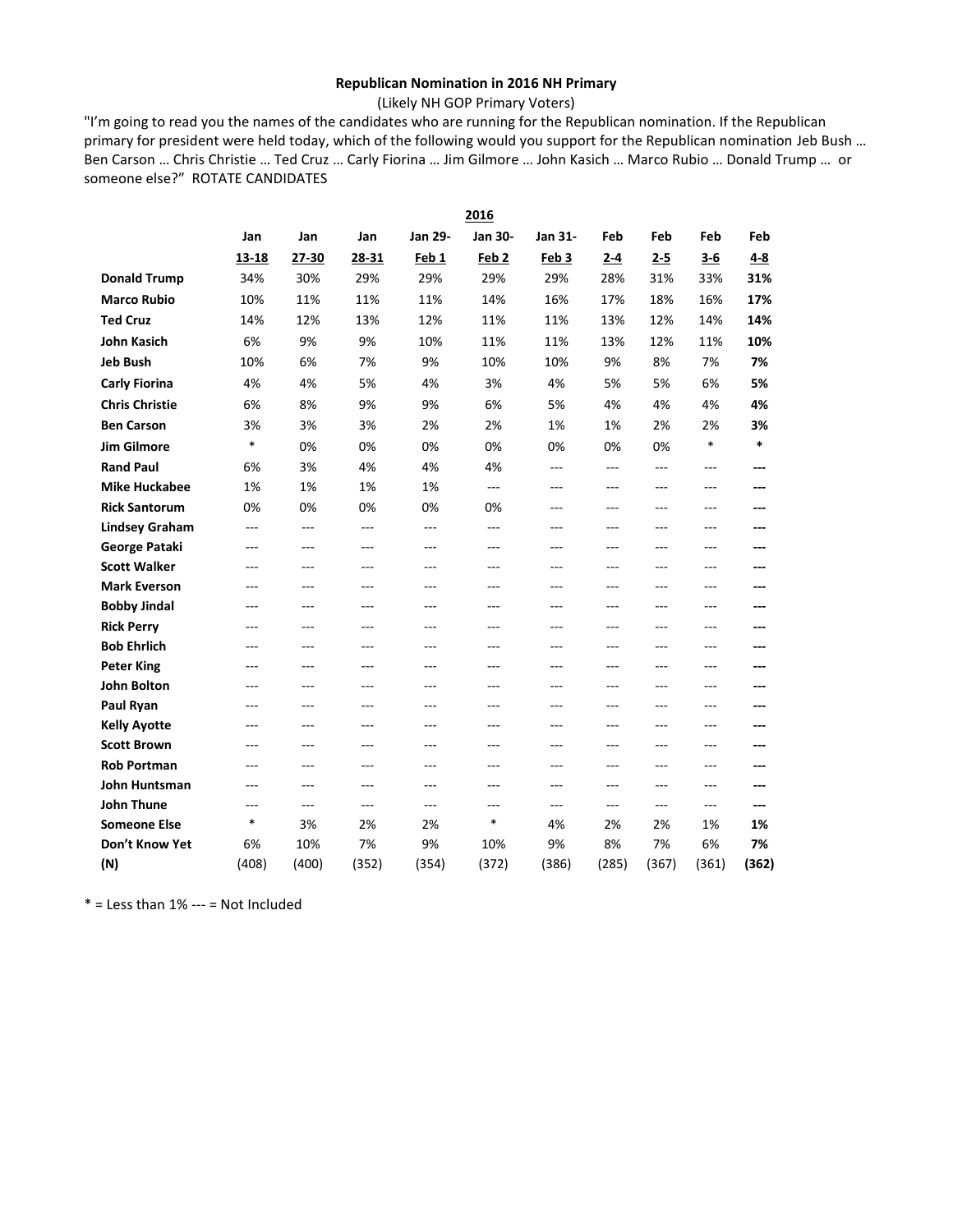|                                          |                        | 2013           |                      |                          | 2014<br>2015         |                          |                |                          |             |           |                |                |          |                |
|------------------------------------------|------------------------|----------------|----------------------|--------------------------|----------------------|--------------------------|----------------|--------------------------|-------------|-----------|----------------|----------------|----------|----------------|
|                                          | Feb                    | Apr            | July                 | Oct                      | Jan                  | <u>Apr</u>               | July           | Oct                      | Feb         | May       | June           | July           | Sept     | Dec            |
| <b>Donald Trump</b>                      | $\overline{a}$         | ---            | ---                  | $\overline{a}$           | 4%                   | 5%                       | ---            | $\overline{a}$           | 2%          | 5%        | 11%            | 24%            | 26%      | 32%            |
| <b>Ted Cruz</b>                          | 1%                     | 2%             | 4%                   | 6%                       | 3%                   | 7%                       | 5%             | 6%                       | 4%          | 6%        | 3%             | 5%             | 5%       | 6%             |
| <b>Marco Rubio</b>                       | 12%                    | 15%            | 6%                   | 4%                       | 6%                   | 2%                       | 8%             | 3%                       | 5%          | 12%       | 6%             | 3%             | 9%       | 14%            |
| John Kasich                              | $\qquad \qquad \cdots$ | ---            | $\ast$               | $\ast$                   | $---$                | ---                      | $\ast$         | $\ast$                   | 1%          | 1%        | 1%             | 6%             | 7%       | 7%             |
| <b>Chris Christie</b>                    | 14%                    | 11%            | 21%                  | 16%                      | 9%                   | 12%                      | 19%            | 12%                      | 9%          | 3%        | 5%             | 7%             | 5%       | 9%             |
| <b>Jeb Bush</b>                          | 5%                     | 5%             | 10%                  | 8%                       | 3%                   | 7%                       | 11%            | 15%                      | 17%         | 15%       | 16%            | 12%            | 7%       | 8%             |
| <b>Carly Fiorina</b>                     | $---$                  | ---            | ---                  | $\hspace{0.05cm} \ldots$ | $---$                | ---                      | $---$          | $\hspace{0.05cm} \ldots$ | $\ast$      | 4%        | 6%             | 1%             | 16%      | 5%             |
| <b>Ben Carson</b>                        | $\overline{a}$         | $\overline{a}$ | $---$                | $\overline{a}$           | $\overline{a}$       | ---                      | $\overline{a}$ | $---$                    | 8%          | 4%        | 5%             | 5%             | 8%       | 5%             |
| <b>Rand Paul</b>                         | 8%                     | 15%            | 16%                  | 17%                      | 16%                  | 15%                      | 14%            | 7%                       | 9%          | 10%       | 9%             | 7%             | 3%       | 2%             |
| <b>Mike Huckabee</b>                     | $\qquad \qquad \cdots$ | $---$          | ---                  | $\hspace{0.05cm} \ldots$ | $---$                | ---                      | 8%             | 9%                       | 9%          | 3%        | 2%             | 2%             | $\ast$   | 1%             |
| <b>Jim Gilmore</b>                       | $\overline{a}$         | ---            | ---                  | $---$                    | $\overline{a}$       | ---                      | $---$          | $\overline{\phantom{a}}$ | $-$         | 0%        | 0%             | 0%             | 1%       | *              |
| <b>Rick Santorum</b>                     | 3%                     | 4%             | 4%                   | 4%                       | $---$                | 1%                       | 1%             | 2%                       | 2%          | 2%        | 0%             | 1%             | $\ast$   | $\ast$         |
| <b>Lindsey Graham</b>                    | $\overline{a}$         | ---            | $\overline{a}$       | ---                      | $\overline{a}$       | ---                      | $\overline{a}$ | $---$                    | $-$         | 1%        | 1%             | 1%             | 1%       | 1%             |
| <b>George Pataki</b>                     | $\overline{a}$         | $\overline{a}$ | $---$                | $\overline{a}$           | $\overline{a}$       | ---                      | $-$            | $---$                    | 1%          | 2%        | 1%             | $\ast$         | $\ast$   | 0%             |
| <b>Scott Walker</b>                      | 3%                     | 1%             | 2%                   | 2%                       | 2%                   | 3%                       | 3%             | 3%                       | 12%         | 11%       | 8%             | 11%            | $\ast$   | $\overline{a}$ |
| <b>Mark Everson</b>                      | $---$                  | $---$          | $---$                | $\overline{a}$           | $\overline{a}$       | $---$                    | $\overline{a}$ | $\overline{a}$           | $---$       | ---       | $-$            | $\overline{a}$ | 0%       | $---$          |
| <b>Bobby Jindal</b>                      | 2%                     | 2%             | $\ast$               | $\overline{a}$           | $\overline{a}$       | 3%                       | 5%             | 3%                       | 1%          | 2%        | *              | 2%             | 0%       | $---$          |
| <b>Rick Perry</b>                        | ---                    | ---            | 4%                   | 1%                       | 2%                   | 1%                       | 2%             | 2%                       | 2%          | 4%        | 4%             | 2%             | ---      | ---            |
| <b>Bob Ehrlich</b>                       | ---                    | ---            | ---                  | ---                      | $\overline{a}$       | ---                      | $\overline{a}$ | $---$                    | ---         | $\ast$    | *              | 0%             | $---$    | ---            |
| <b>Peter King</b>                        | $---$                  | ---            | ---                  | $\ast$                   | $\ast$               | ---                      | $---$          | $---$                    | $\ast$      | $\ast$    | 0%             | ---            | ---      | ---            |
| <b>John Bolton</b>                       | $\overline{a}$         | ---            | $\overline{a}$       | $---$                    | $\overline{a}$       | $---$                    | $-$            | $---$                    | 1%          | 0%        | $\overline{a}$ | $---$          | ---      | $---$          |
| Paul Ryan                                | 11%                    | 11%            | 8%                   | 9%                       | 6%                   | 13%                      | 5%             | 6%                       | $---$       | ---       | ---            | ---            | ---      | ---            |
| <b>Kelly Ayotte</b>                      | 10%                    | 5%             | $\overline{a}$       | $\overline{a}$           | 13%                  | 13%                      | $-$            | $\overline{a}$           | $---$       | ---       | $\overline{a}$ | ---            | $---$    | ---            |
| <b>Scott Brown</b>                       | $---$                  | $\overline{a}$ | $---$<br>$\ast$      | 7%<br>$\ast$             | 11%<br>$\ast$        | $\overline{a}$<br>$\ast$ | $---$          | $\overline{a}$<br>$\ast$ | $---$       | $---$     | $---$          | $---$          | $---$    | $---$          |
| <b>Rob Portman</b>                       | 0%                     | 1%             |                      |                          |                      |                          | 1%             |                          | ---         | ---       | ---            | ---            | ---      | $---$          |
| John Huntsman                            | 8%                     | 5%<br>*        | $---$                | $\cdots$                 | ---                  | ---                      | $\overline{a}$ | $\cdots$                 | ---         | ---       | ---            | ---            | ---      | ---            |
| <b>John Thune</b><br><b>Someone Else</b> | 1%<br>2%               |                | $\overline{a}$<br>3% | $---$<br>3%              | $\overline{a}$<br>6% | ---                      | $-$<br>3%      | $---$<br>3%              | $---$<br>1% | ---       | ---<br>1%      | ---<br>0%      | ---<br>* | ---<br>0%      |
| Don't Know Yet                           | 20%                    | 0%<br>23%      | 20%                  | 21%                      | 18%                  | 3%<br>15%                | 15%            | 28%                      | 15%         | 1%<br>14% | 21%            | 12%            | 11%      | 9%             |
|                                          | (209)                  | (167)          | (199)                | (233)                    | (244)                | (186)                    | (245)          | (274)                    | (348)       | (293)     | (400)          | (305)          | (344)    | (399)          |
| (N)                                      |                        |                |                      |                          |                      |                          |                |                          |             |           |                |                |          |                |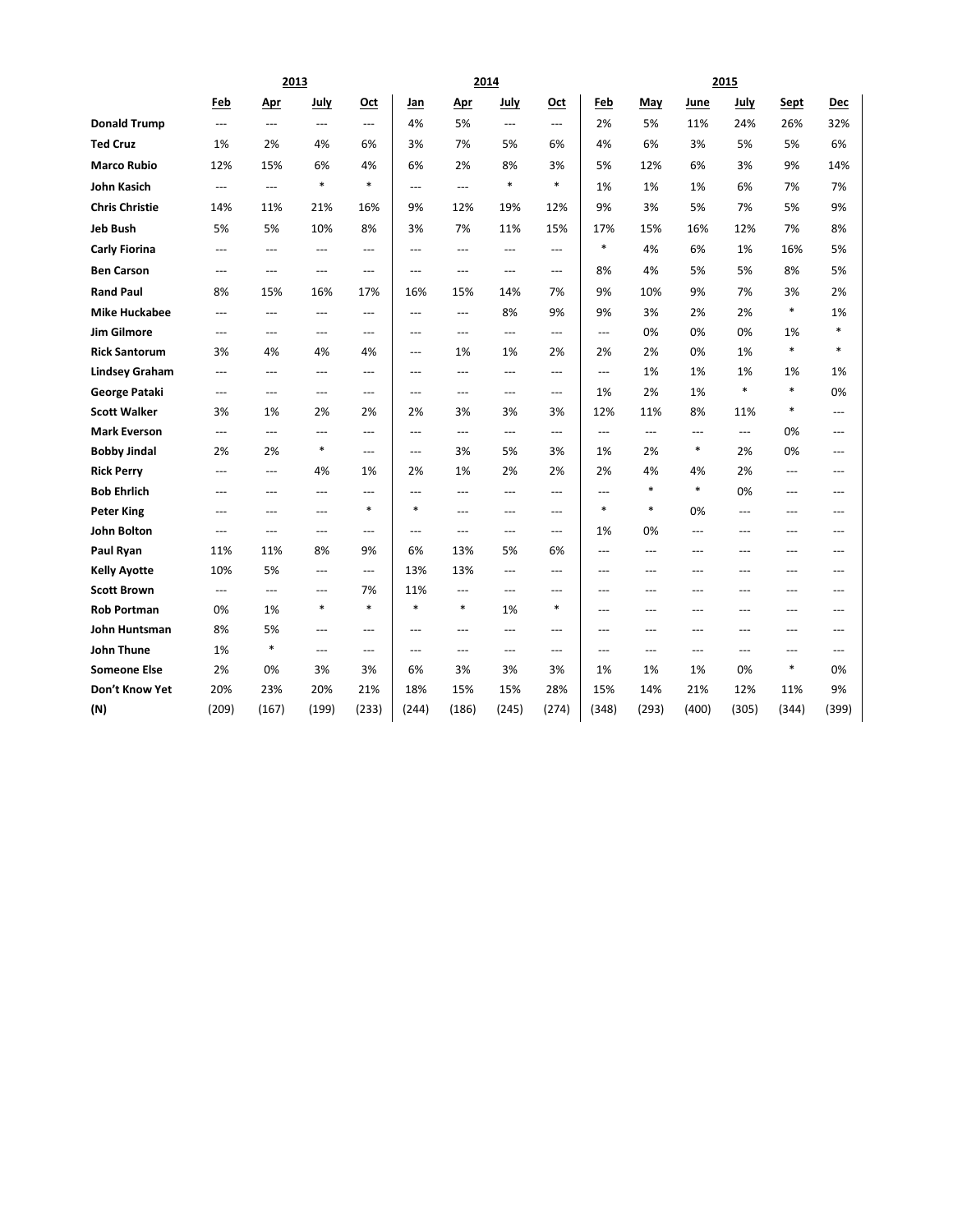## **Candidate You Wouldn't Vote For In 2016 NH Republican Primary** (Likely NH GOP Primary Voters)

"Which of the candidates who are running for the Republican nomination would you NOT vote for under any circumstance?"

|                                    |          |           |                | 2016      |                  |                |           |           |                |           |
|------------------------------------|----------|-----------|----------------|-----------|------------------|----------------|-----------|-----------|----------------|-----------|
|                                    | Jan      | Jan       | Jan            | Jan 29-   | Jan 30-          | <b>Jan 31-</b> | Feb       | Feb       | Feb            | Feb       |
|                                    | 13-18    | 27-30     | 28-31          | Feb 1     | Feb <sub>2</sub> | Feb 3          | $2 - 4$   | $2 - 5$   | $3 - 6$        | $4 - 8$   |
| <b>Donald Trump</b>                | 30%      | 35%       | 36%            | 31%       | 33%              | 33%            | 36%       | 34%       | 30%            | 32%       |
| <b>Ted Cruz</b>                    | 4%       | 9%        | 9%             | 10%       | 10%              | 12%            | 14%       | 13%       | 14%            | 13%       |
| <b>Jeb Bush</b>                    | 18%      | 12%       | 11%            | 9%        | 8%               | 8%             | 9%        | 11%       | 12%            | 13%       |
| <b>Marco Rubio</b>                 | 4%       | 3%        | 3%             | 3%        | 4%               | 5%             | 5%        | 5%        | 6%             | 7%        |
| <b>Carly Fiorina</b>               | 4%       | 2%        | 2%             | 2%        | 2%               | 2%             | 3%        | 3%        | 4%             | 4%        |
| <b>Chris Christie</b>              | 9%       | 3%        | 3%             | 3%        | 4%               | 4%             | 3%        | 4%        | 3%             | 4%        |
| <b>John Kasich</b>                 | 2%       | 2%        | 3%             | 4%        | 3%               | 3%             | 2%        | 3%        | 3%             | 3%        |
| <b>Jim Gilmore</b>                 | 3%       | 1%        | 1%             | 1%        | $\ast$           | 1%             | 3%        | 2%        | 3%             | 2%        |
| <b>Ben Carson</b>                  | 2%       | 2%        | 2%             | 3%        | 3%               | 4%             | 2%        | 3%        | 2%             | 1%        |
| <b>Rand Paul</b>                   | 5%       | 4%        | 5%             | 6%        | 5%               | $\overline{a}$ | $\sim$    | $---$     | $\overline{a}$ | ---       |
| <b>Rick Santorum</b>               | 1%       | 1%        | 2%             | 2%        | 2%               | $---$          | $---$     | $---$     | $---$          | ---       |
| <b>Mike Huckabee</b>               | 2%       | 1%        | 1%             | 1%        | $---$            | $---$          | $---$     | $---$     | $---$          | $---$     |
| <b>Lindsey Graham</b>              | ---      | ---       | ---            | ---       | ---              | $---$          | $---$     | $---$     | $---$          | $---$     |
| George Pataki                      | ---      | ---       | ---            | ---       | ---              | ---            | ---       | ---       | ---            | ---       |
| <b>Mark Everson</b>                | ---      | $---$     | $-$            | ---       | ---              | $---$          | $---$     | ---       | $---$          |           |
| <b>Bobby Jindal</b>                | $---$    | $---$     | $---$          | ---       | ---              | $---$          | $---$     | $---$     | $---$          | ---       |
| <b>Scott Walker</b>                | $---$    | $---$     | $---$          | ---       | ---              | ---            | $---$     | $---$     | ---            | ---       |
| <b>Rick Perry</b>                  | $---$    | $---$     | $---$          | ---       | ---              | ---            | $---$     | $---$     | ---            |           |
| <b>Bob Ehrlich</b>                 | ---      | $---$     | $\overline{a}$ | ---       | ---              | $---$          | $---$     | ---       | $---$          | ---       |
| <b>Peter King</b>                  | $---$    | $---$     | $---$          | $---$     | ---              | $---$          | $---$     | $---$     | $---$          | ---       |
| <b>John Bolton</b>                 | ---      | $---$     | $---$          | ---       | ---              | $---$          | $---$     | ---       | $---$          |           |
| <b>Mitt Romney</b>                 |          |           | ---            | ---       | ---              | ---            | ---       | ---       | ---            | ---       |
| Paul Ryan                          | ---      | $-$       | $-$            | ---       | $-$ --           | $-$ --         | $-$       | $-$       | $---$          |           |
| <b>Rob Portman</b>                 | $- - -$  | $- - -$   | $- - -$        | $-$       | $---$            | $---$          | $- - -$   | $- - -$   | $---$          |           |
| <b>Kelly Ayotte</b>                | ---      | $---$     | $---$          | ---       | ---              | ---            | ---       | ---       | ---            | ---       |
| <b>Scott Brown</b>                 | ---      | $\sim$    | $\overline{a}$ | ---       | ---              | ---            | $---$     | ---       | $---$          |           |
| John Huntsman<br><b>John Thune</b> | $-$      | $-$       | $-$            | $-$ - $-$ | $---$            | $---$          | $-$       | $-$       | $---$          | ---       |
| <b>Someone Else</b>                | ---<br>* | ---<br>1% | ---<br>1%      | ---<br>1% | ---<br>1%        | ---<br>6%      | ---<br>2% | ---<br>2% | ---<br>1%      | ---<br>1% |
| All OK                             | 10%      | 14%       | 14%            | 15%       | 15%              | 13%            | 13%       | 13%       | 13%            | 13%       |
| Don't Know                         | 6%       | 9%        | 9%             | 10%       | 9%               | 10%            | 10%       | 9%        | 9%             | 8%        |
| (N)                                | (406)    | (400)     | (353)          | (358)     | (374)            | (387)          | (284)     | (364)     | (357)          | (356)     |
|                                    |          |           |                |           |                  |                |           |           |                |           |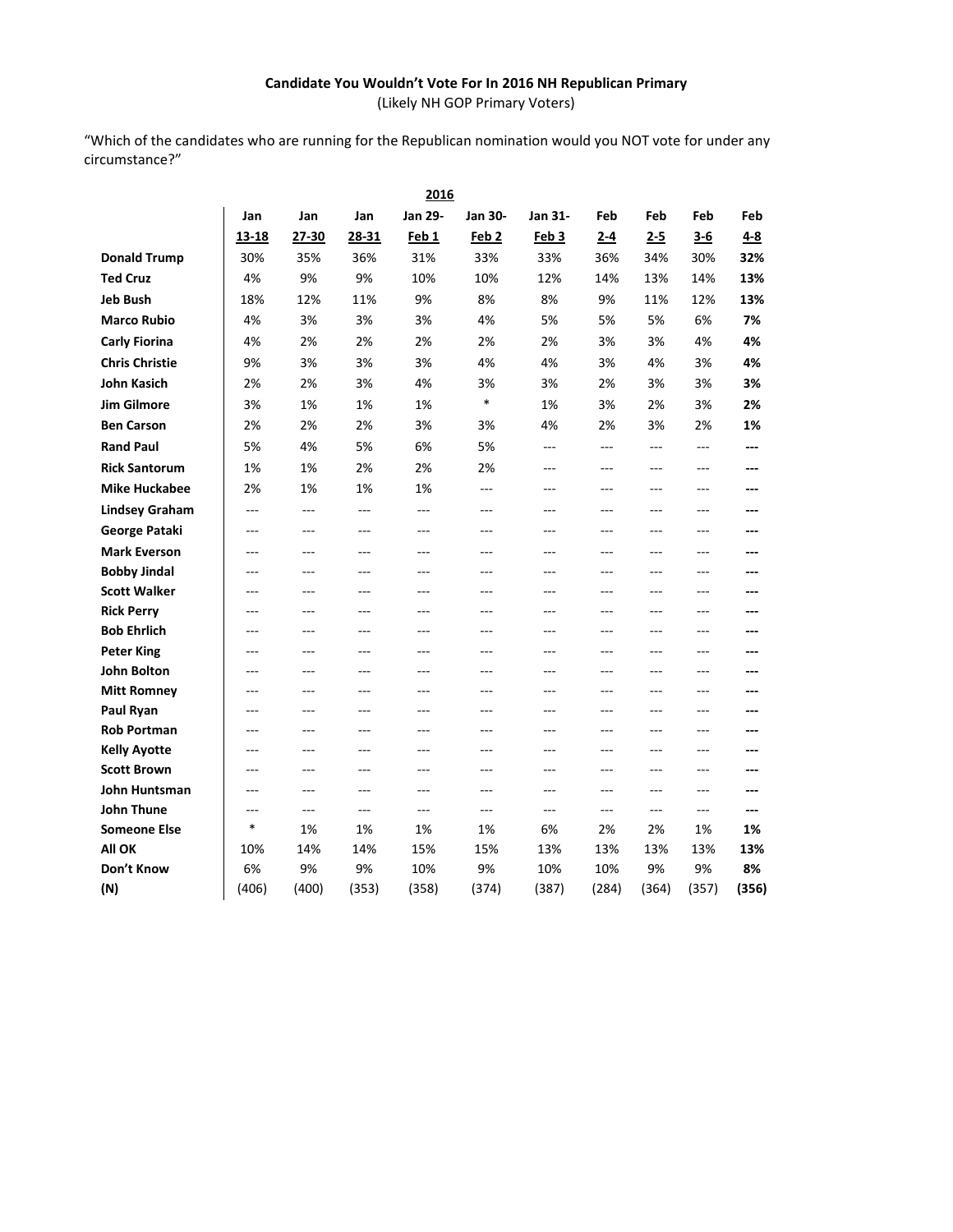|                       |                          |                         | 2013                     |                          |                |                | 2014                     |                          |                |               |                | 2015           |                |                          |
|-----------------------|--------------------------|-------------------------|--------------------------|--------------------------|----------------|----------------|--------------------------|--------------------------|----------------|---------------|----------------|----------------|----------------|--------------------------|
|                       | Feb                      | <u>Apr</u>              | July                     | Oct                      | Jan            | <u>Apr</u>     | July                     | Oct                      | Feb            | May           | June           | July           | Sept           | Dec                      |
| <b>Donald Trump</b>   | $\overline{\phantom{a}}$ | $\cdots$                | $\overline{\phantom{a}}$ | $\hspace{0.05cm} \ldots$ | 25%            | 27%            | $\overline{\phantom{a}}$ | $\hspace{0.05cm} \ldots$ | 21%            | 21%           | 23%            | 29%            | 25%            | 26%                      |
| <b>Jeb Bush</b>       | 6%                       | 8%                      | 11%                      | 8%                       | 2%             | 7%             | 9%                       | 10%                      | 8%             | 8%            | 10%            | 16%            | 11%            | 11%                      |
| <b>Ted Cruz</b>       | 1%                       | $\ast$                  | 3%                       | 8%                       | 5%             | 4%             | 3%                       | 4%                       | 5%             | 5%            | 4%             | 1%             | 3%             | 3%                       |
| <b>Rand Paul</b>      | 6%                       | 9%                      | 3%                       | 5%                       | 3%             | 4%             | 3%                       | 5%                       | 5%             | 5%            | 4%             | 2%             | 10%            | 7%                       |
| <b>Chris Christie</b> | 6%                       | 11%                     | 11%                      | 7%                       | 9%             | 15%            | 16%                      | 12%                      | 10%            | 13%           | 10%            | 6%             | 5%             | 6%                       |
| <b>Marco Rubio</b>    | 1%                       | $\ast$                  | 2%                       | 2%                       | 2%             | 1%             | 1%                       | $\ast$                   | 1%             | 1%            | 2%             | 1%             | 0%             | 1%                       |
| John Kasich           | $---$                    | $---$                   | $\ast$                   | 0%                       | $\sim$         | $\overline{a}$ | $\ast$                   | $\ast$                   | 0%             | *             | $\ast$         | 0%             | $\ast$         | 2%                       |
| <b>Ben Carson</b>     | $---$                    | $\overline{a}$          | $\overline{a}$           | $\overline{a}$           | $\overline{a}$ | $-$            | $\overline{a}$           | $---$                    | $\ast$         | 1%            | 0%             | 1%             | 1%             | 5%                       |
| <b>Carly Fiorina</b>  | $\overline{a}$           | $\overline{a}$          | $\overline{a}$           | $\sim$                   | $---$          | $\overline{a}$ | $\sim$                   | $---$                    | 1%             | 4%            | $\ast$         | 1%             | 1%             | 4%                       |
| <b>Rick Santorum</b>  | 11%                      | 13%                     | 11%                      | 6%                       | ---            | 5%             | 7%                       | 4%                       | 3%             | 4%            | 2%             | 1%             | 2%             | 3%                       |
| <b>Jim Gilmore</b>    | $---$                    | $---$                   | $\overline{\phantom{a}}$ | ---                      | $\overline{a}$ | ---            | $---$                    | $\overline{a}$           | $---$          | 0%            | 0%             | $\ast$         | 1%             | 2%                       |
| <b>Mike Huckabee</b>  | ---                      | ---                     | ---                      | ---                      | ---            | ---            | 4%                       | 6%                       | 3%             | 2%            | 3%             | 3%             | 8%             | 4%                       |
| <b>Lindsey Graham</b> | ---                      | $---$                   | $---$                    | $---$                    | $\overline{a}$ | $\overline{a}$ | $\overline{a}$           | $---$                    | $\overline{a}$ | 2%            | 1%             | 4%             | 4%             | 3%                       |
| George Pataki         | $---$                    | $\qquad \qquad -$       | $\cdots$                 | $---$                    | ---            | ---            | $---$                    | $\cdots$                 | $\ast$         | 4%            | 2%             | 2%             | 2%             | 2%                       |
| <b>Mark Everson</b>   | $---$                    | $\overline{a}$          | $---$                    | $---$                    | $\sim$         | $\overline{a}$ | $---$                    | $---$                    | $\overline{a}$ | $---$         | $\overline{a}$ | $\overline{a}$ | 1%             | $---$                    |
| <b>Bobby Jindal</b>   | 2%                       | $\ast$                  | 1%                       | ---                      | ---            | $\ast$         | 1%                       | 1%                       | 1%             | 1%            | 2%             | $\ast$         | 1%             | $---$                    |
| <b>Scott Walker</b>   | 2%                       | $\ast$                  | 0%                       | $\ast$                   | $\ast$         | 0%             | 3%                       | $\ast$                   | $\ast$         | 1%            | 2%             | $\ast$         | $\ast$         | ---                      |
| <b>Rick Perry</b>     | $---$                    | $\qquad \qquad -\qquad$ | 5%                       | 6%                       | 2%             | 3%             | 7%                       | 4%                       | 2%             | 1%            | 1%             | 2%             | $\cdots$       | $---$                    |
| <b>Bob Ehrlich</b>    | $\overline{a}$           | $\overline{a}$          | $\overline{\phantom{a}}$ | $\cdots$                 | ---            | ---            | $\overline{a}$           | $\overline{a}$           | $\overline{a}$ | 0%            | $\ast$         | 0%             | $\overline{a}$ | $\overline{\phantom{a}}$ |
| <b>Peter King</b>     | $---$                    | $\overline{a}$          | $---$                    | 5%                       | 1%             | ---            | $\overline{a}$           | $---$                    | 1%             | 0%            | 1%             | $\overline{a}$ | $---$          | $\overline{a}$           |
| <b>John Bolton</b>    | ---                      | $\overline{a}$          | $\overline{a}$           | $\hspace{0.05cm} \ldots$ | $---$          | $\overline{a}$ | $\overline{a}$           | ---                      | 0%             | 1%            | $---$          | ---            | $\overline{a}$ | ---                      |
| <b>Mitt Romney</b>    | ---                      | $\overline{a}$          | $\overline{a}$           | $\overline{a}$           | ---            | ---            | $---$                    | $\hspace{0.05cm} \ldots$ | 5%             | ---           | $---$          | $\overline{a}$ | $---$          | $---$                    |
| Paul Ryan             | 2%                       | $\ast$                  | $\ast$                   | 1%                       | $\ast$         | 0%             | 1%                       | 0%                       | $\overline{a}$ | $---$         | $---$          | $---$          | $---$          | $---$                    |
| <b>Rob Portman</b>    | 3%                       | 1%                      | 1%                       | $\ast$                   | $\ast$         | 0%             | $\ast$                   | 1%                       | ---            | ---           | $\overline{a}$ | $\overline{a}$ | ---            | ---                      |
| <b>Kelly Ayotte</b>   | 6%                       | 6%                      | $---$                    | $\overline{a}$           | 5%             | 4%             | $---$                    | ---                      | $\overline{a}$ | ---           | $---$          | $---$          | $---$          | $\overline{a}$           |
| <b>Scott Brown</b>    | $\hspace{0.05cm} \ldots$ | $---$                   | $\cdots$                 | 2%                       | 5%             | ---            | ---                      | $\cdots$                 | $\overline{a}$ | $---$         | $\overline{a}$ | $---$          | $\cdots$       | $---$                    |
| John Huntsman         | 4%                       | 6%                      | $\overline{\phantom{a}}$ | $---$                    | $---$          | ---            | ---                      | ---                      | ---            | ---           | $---$          | $\overline{a}$ | $\overline{a}$ | ---                      |
| John Thune            | 1%                       | $\ast$<br>$\ast$        | $---$<br>$\ast$          | $\overline{a}$           | $\overline{a}$ | ---            | ---                      | $\cdots$<br>*            | ---            | ---<br>$\ast$ | $\overline{a}$ | $\overline{a}$ | $---$          | $\overline{a}$           |
| <b>Someone Else</b>   | 2%                       |                         |                          | 1%                       | $\ast$         | 2%             | $\ast$                   |                          | 1%             |               | 1%             | 1%             | 0%             | 1%                       |
| All OK                | 15%                      | 24%                     | 25%                      | 20%                      | 21%            | 16%            | 23%                      | 17%                      | 11%            | 10%           | 13%            | 12%            | 10%            | 12%                      |
| Don't Know            | 32%                      | 21%                     | 25%                      | 28%                      | 19%            | 14%            | 21%                      | 34%                      | 22%            | 18%           | 19%            | 17%            | 15%            | 9%                       |
| (N)                   | (208)                    | (168)                   | (197)                    | (232)                    | (243)          | (185)          | (243)                    | (271)                    | (347)          | (285)         | (397)          | (307)          | (343)          | (399)                    |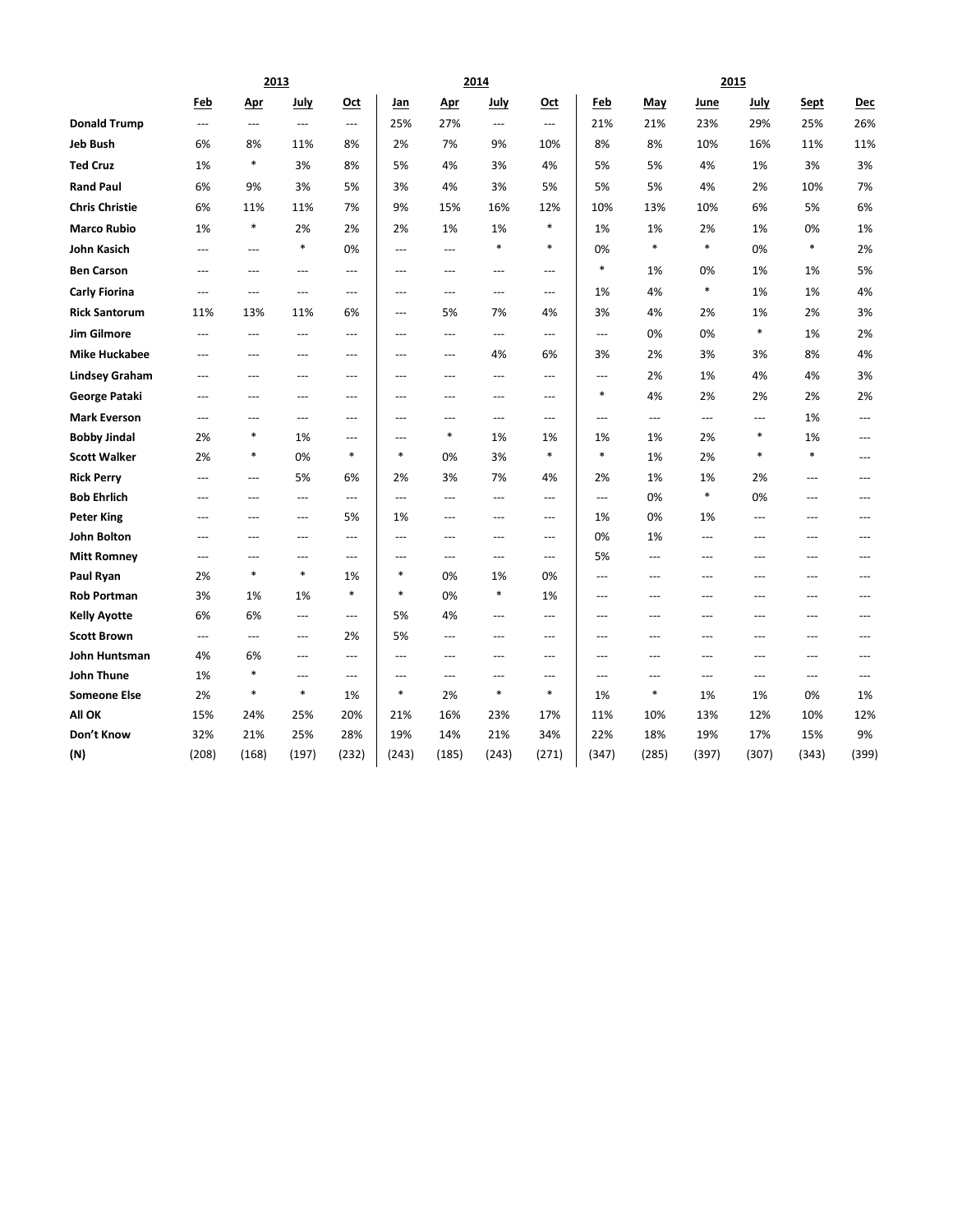## **Who Will Win 2016 NH Republican Primary?**

(Likely NH GOP Primary Voters)

"Regardless of who you are voting for, which candidate do you think is most likely to win the New Hampshire Republican primary?" **2016**

|                       |              |              |                         | 2016                        |                             |            |                |                     |            |
|-----------------------|--------------|--------------|-------------------------|-----------------------------|-----------------------------|------------|----------------|---------------------|------------|
|                       | Jan<br>27-30 | Jan<br>28-31 | <b>Jan 29-</b><br>Feb 1 | Jan 30-<br>Feb <sub>2</sub> | Jan 31-<br>Feb <sub>3</sub> | Feb<br>2-4 | Feb<br>$2 - 5$ | <b>Feb</b><br>$3-6$ | Feb<br>4-8 |
| <b>Donald Trump</b>   | 66%          | 69%          | 70%                     | 70%                         | 67%                         | 63%        | 65%            | 65%                 | 64%        |
| <b>Ted Cruz</b>       | 6%           | 4%           | 3%                      | 4%                          | 6%                          | 11%        | 10%            | 10%                 | 11%        |
| <b>Marco Rubio</b>    | 2%           | 4%           | 4%                      | 5%                          | 8%                          | 8%         | 8%             | 9%                  | 8%         |
| <b>John Kasich</b>    | 1%           | 1%           | 1%                      | 1%                          | 1%                          | 1%         | 1%             | 1%                  | 1%         |
| <b>Chris Christie</b> | 1%           | 1%           | 1%                      | $\ast$                      | $\ast$                      | $\ast$     | 1%             | 1%                  | 1%         |
| <b>Jeb Bush</b>       | 2%           | 2%           | 2%                      | 1%                          | 1%                          | 1%         | 1%             | $\ast$              | 1%         |
| <b>Carly Fiorina</b>  | $\ast$       | $\ast$       | $\ast$                  | 0%                          | 0%                          | $\ast$     | $\ast$         | $\ast$              | $\ast$     |
| <b>Ben Carson</b>     | 1%           | 1%           | 0%                      | 0%                          | 0%                          | 0%         | 0%             | 0%                  | 0%         |
| <b>Jim Gilmore</b>    | 0%           | 0%           | 0%                      | 0%                          | 0%                          | 0%         | 0%             | 0%                  | 0%         |
| <b>Rand Paul</b>      | 1%           | 1%           | 1%                      | 1%                          | $---$                       | ---        | $---$          | ---                 | ---        |
| <b>Mike Huckabee</b>  | 0%           | 0%           | 0%                      | ---                         | ---                         | ---        | ---            | ---                 | ---        |
| <b>Rick Santorum</b>  | 0%           | 0%           | 0%                      | 0%                          | ---                         | ---        | ---            | ---                 |            |
| George Pataki         | ---          | ---          | ---                     | ---                         | ---                         | ---        | ---            | ---                 |            |
| <b>Lindsey Graham</b> | ---          | ---          | ---                     | $---$                       | ---                         | ---        | ---            | ---                 |            |
| <b>Scott Walker</b>   | ---          | $-$ - $-$    | ---                     | ---                         | ---                         | ---        | ---            | ---                 |            |
| <b>Bobby Jindal</b>   | ---          | ---          | ---                     | ---                         | ---                         | ---        | ---            | ---                 |            |
| <b>Mark Everson</b>   | ---          | $-$ - $-$    | ---                     | ---                         | ---                         | ---        | ---            | ---                 |            |
| <b>Rick Perry</b>     | ---          | $-$ - $-$    | ---                     | ---                         | ---                         | ---        | ---            | ---                 |            |
| <b>Bob Ehrlich</b>    | ---          | $-$ - $-$    | $-$                     | ---                         | ---                         | ---        | ---            | ---                 |            |
| <b>John Bolton</b>    | ---          | ---          | ---                     | ---                         | ---                         | ---        | ---            | ---                 |            |
| <b>Peter King</b>     | ---          | $---$        | $-$                     | $---$                       | ---                         | ---        | $- - -$        | ---                 |            |
| <b>Mitt Romney</b>    | ---          | ---          | ---                     | ---                         | ---                         | ---        | $---$          | --                  | ---        |
| <b>Someone Else</b>   | 1%           | 2%           | 2%                      | 1%                          | 0%                          | *          | 0%             | 1%                  | 1%         |
| Don't Know            | 19%          | 17%          | 17%                     | 16%                         | 16%                         | 16%        | 15%            | 13%                 | 13%        |
| (N)                   | (405)        | (357)        | (360)                   | (378)                       | (389)                       | (287)      | (370)          | (361)               | (363)      |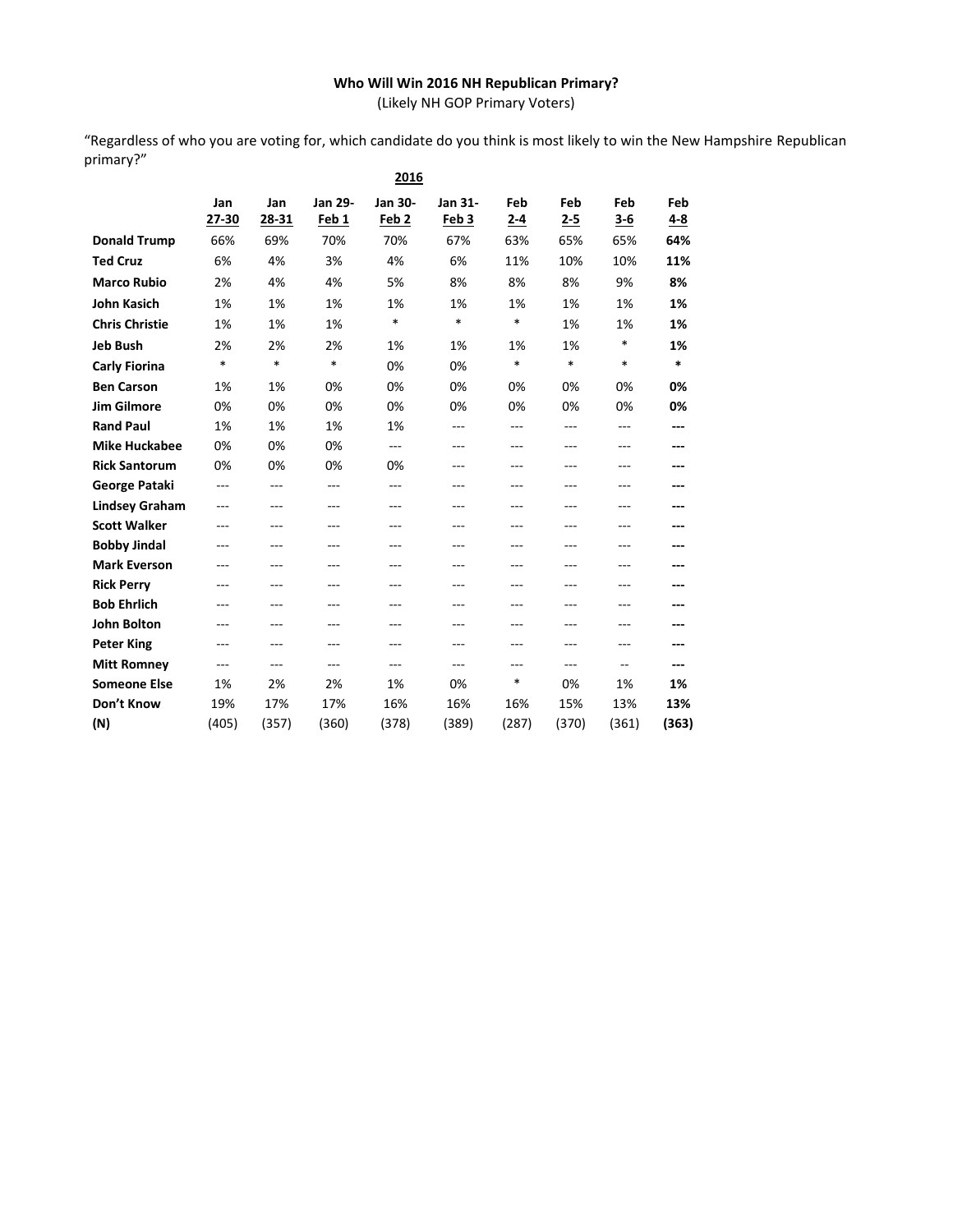**2015**

|                       | Feb    | May    | <b>July</b> | <b>Sept</b> | <u>Dec</u> |
|-----------------------|--------|--------|-------------|-------------|------------|
| <b>Donald Trump</b>   | 3%     | 2%     | 25%         | 40%         | 59%        |
| <b>Ted Cruz</b>       | $\ast$ | 2%     | 2%          | $\ast$      | 2%         |
| <b>Marco Rubio</b>    | *      | 7%     | 1%          | 5%          | 6%         |
| <b>John Kasich</b>    | 0%     | 1%     | 1%          | 3%          | 1%         |
| <b>Chris Christie</b> | 4%     | 3%     | 4%          | 2%          | 6%         |
| <b>Jeb Bush</b>       | 15%    | 24%    | 26%         | 12%         | 4%         |
| <b>Carly Fiorina</b>  | 0%     | 1%     | 0%          | 8%          | 1%         |
| <b>Ben Carson</b>     | 1%     | 1%     | $\ast$      | 4%          | 1%         |
| <b>Jim Gilmore</b>    | ---    | 0%     | 0%          | 0%          | 0%         |
| <b>Rand Paul</b>      | 7%     | 10%    | 2%          | 1%          | 1%         |
| <b>Mike Huckabee</b>  | 1%     | $\ast$ | 2%          | 0%          | $\ast$     |
| <b>Rick Santorum</b>  | 1%     | 3%     | $\ast$      | 1%          | 0%         |
| <b>George Pataki</b>  | 0%     | $\ast$ | 0%          | 0%          | 0%         |
| <b>Lindsey Graham</b> | ---    | 0%     | 0%          | 0%          | 0%         |
| <b>Scott Walker</b>   | 3%     | 7%     | 8%          | $\ast$      | ---        |
| <b>Bobby Jindal</b>   | 1%     | 0%     | 1%          | 0%          | ---        |
| <b>Mark Everson</b>   | ---    | ---    | ---         | 0%          | ---        |
| <b>Rick Perry</b>     | 2%     | 2%     | *           | $---$       |            |
| <b>Bob Ehrlich</b>    | ---    | 0%     | 0%          | ---         | ---        |
| <b>John Bolton</b>    | *      | $\ast$ | ---         | ---         | ---        |
| <b>Peter King</b>     | 0%     | $\ast$ | ---         | ---         | ---        |
| <b>Mitt Romney</b>    | 22%    | ---    | ---         | ---         | ---        |
| <b>Someone Else</b>   | *      | 0%     | 0%          | 0%          | 0%         |
| Don't Know            | 40%    | 38%    | 28%         | 24%         | 20%        |
| (N)                   | (347)  | (289)  | (309)       | (344)       | (403)      |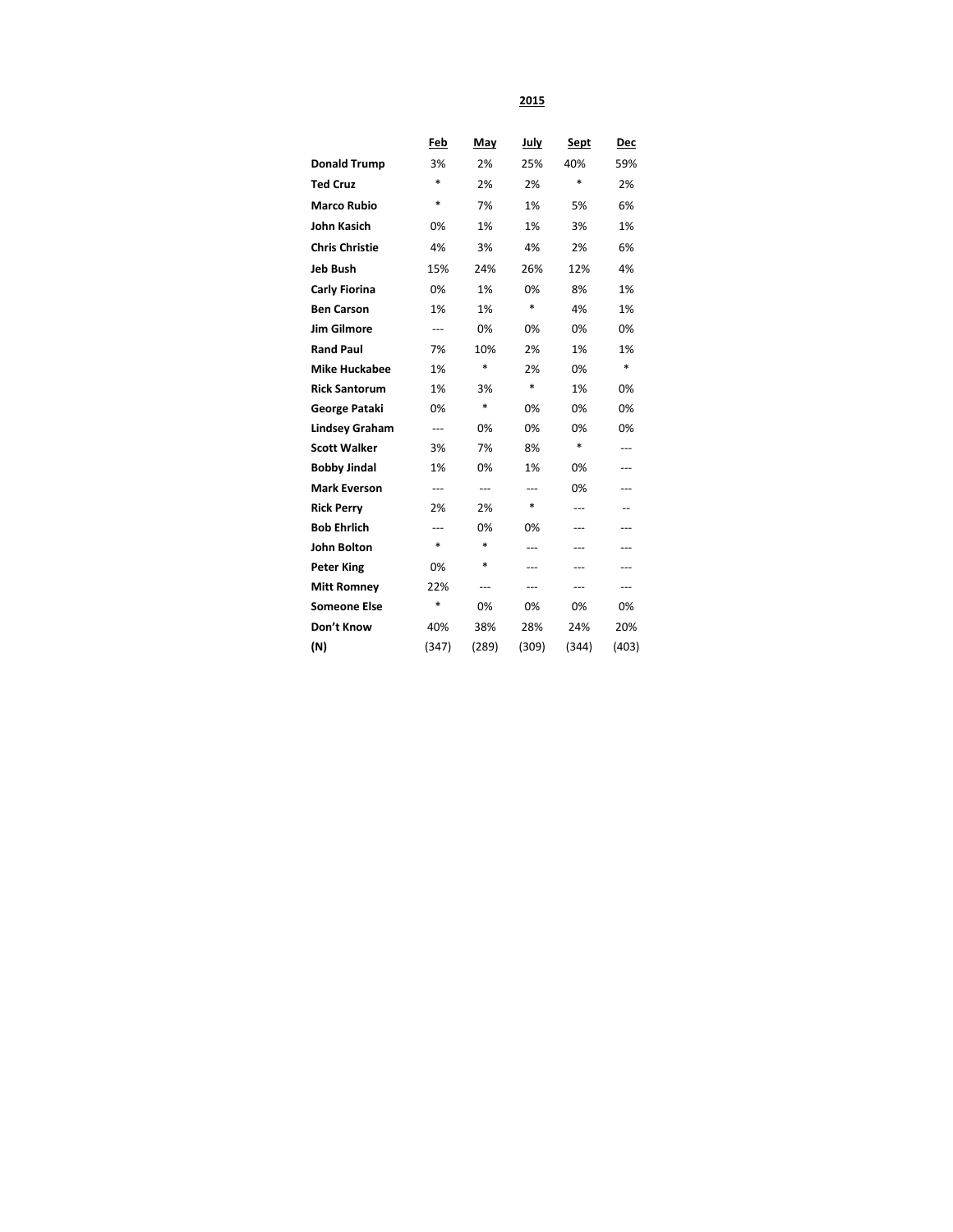## **Decided 2016 GOP Primary Vote (Likely 2016 GOP Primary Voters)**

|                                     | Def.           | Leaning                | <b>Still Trying</b> |            |
|-------------------------------------|----------------|------------------------|---------------------|------------|
|                                     | <b>Decided</b> | <b>Towards Someone</b> | <b>To Decide</b>    | <u>(N)</u> |
| <b>LIKELY NH GOP PRIMARY VOTERS</b> | 46%            | 24%                    | 31%                 | 362        |
| Registered Undeclared               | 40%            | 23%                    | 37%                 | 142        |
| Registered Republican               | 51%            | 24%                    | 25%                 | 207        |
| Democrat/Independent                | 55%            | 21%                    | 24%                 | 71         |
| Republican                          | 44%            | 24%                    | 32%                 | 285        |
| Liberal/Moderate                    | 46%            | 22%                    | 32%                 | 162        |
| Conservative                        | 45%            | 26%                    | 29%                 | 185        |
| <b>Extremely Interested</b>         | 53%            | 23%                    | 23%                 | 201        |
| Very Interested                     | 37%            | 25%                    | 37%                 | 128        |
| Somewhat/Not Very Interested        | 32%            | 17%                    | 51%                 | 32         |
| Voted in 2008, 2012 NH Primaries    | 48%            | 25%                    | 27%                 | 248        |
| Voted in 2008 or 2012 NH Primary    | 41%            | 29%                    | 30%                 | 49         |
| Did Not Vote in Either NH Primary   | 40%            | 13%                    | 47%                 | 65         |
| Will Definitely Vote                | 51%            | 22%                    | 27%                 | 305        |
| Will Vote Unless Emergency          | 18%            | 33%                    | 49%                 | 57         |
| <b>Read Union Leader</b>            | 49%            | 21%                    | 31%                 | 84         |
| <b>Read Boston Globe</b>            | 64%            | 13%                    | 23%                 | 35         |
| Read Local Newspapers               | 47%            | 25%                    | 28%                 | 109        |
| Watch WMUR                          | 41%            | 27%                    | 32%                 | 210        |
| Listen to NHPR                      | 42%            | 24%                    | 34%                 | 92         |
| Listen to Conserv. Talk Radio       | 48%            | 32%                    | 21%                 | 74         |
| 18 to 34                            | 42%            | 21%                    | 37%                 | 68         |
| 35 to 49                            | 32%            | 25%                    | 43%                 | 85         |
| 50 to 64                            | 51%            | 24%                    | 24%                 | 132        |
| 65 and over                         | 54%            | 26%                    | 20%                 | 61         |
| Male                                | 48%            | 24%                    | 28%                 | 195        |
| Female                              | 43%            | 23%                    | 34%                 | 167        |
| Male, 18-34                         | 45%            | 24%                    | 31%                 | 33         |
| Male, 35-64                         | 44%            | 25%                    | 31%                 | 118        |
| Male, 65 and over                   | 58%            | 26%                    | 16%                 | 35         |
| Female, 18-34                       | 39%            | 18%                    | 42%                 | 35         |
| Female, 35-64                       | 44%            | 24%                    | 32%                 | 99         |
| Female, 65 and over                 | 49%            | 27%                    | 24%                 | 27         |
| High school or less                 | 55%            | 24%                    | 21%                 | 60         |
| Some college                        | 49%            | 17%                    | 34%                 | 84         |
| College graduate                    | 36%            | 28%                    | 36%                 | 152        |
| Post-graduate                       | 53%            | 21%                    | 26%                 | 60         |
| Attend services 1 or more/week      | 45%            | 24%                    | 31%                 | 93         |
| 1-2 times a month                   | 45%            | 23%                    | 33%                 | 36         |
| Less often                          | 46%            | 28%                    | 27%                 | 130        |
| Never                               | 46%            | 19%                    | 35%                 | 96         |
| First Cong. Dist                    | 47%            | 23%                    | 30%                 | 177        |
| Second Cong. Dist                   | 45%            | 24%                    | 31%                 | 185        |
|                                     |                |                        |                     |            |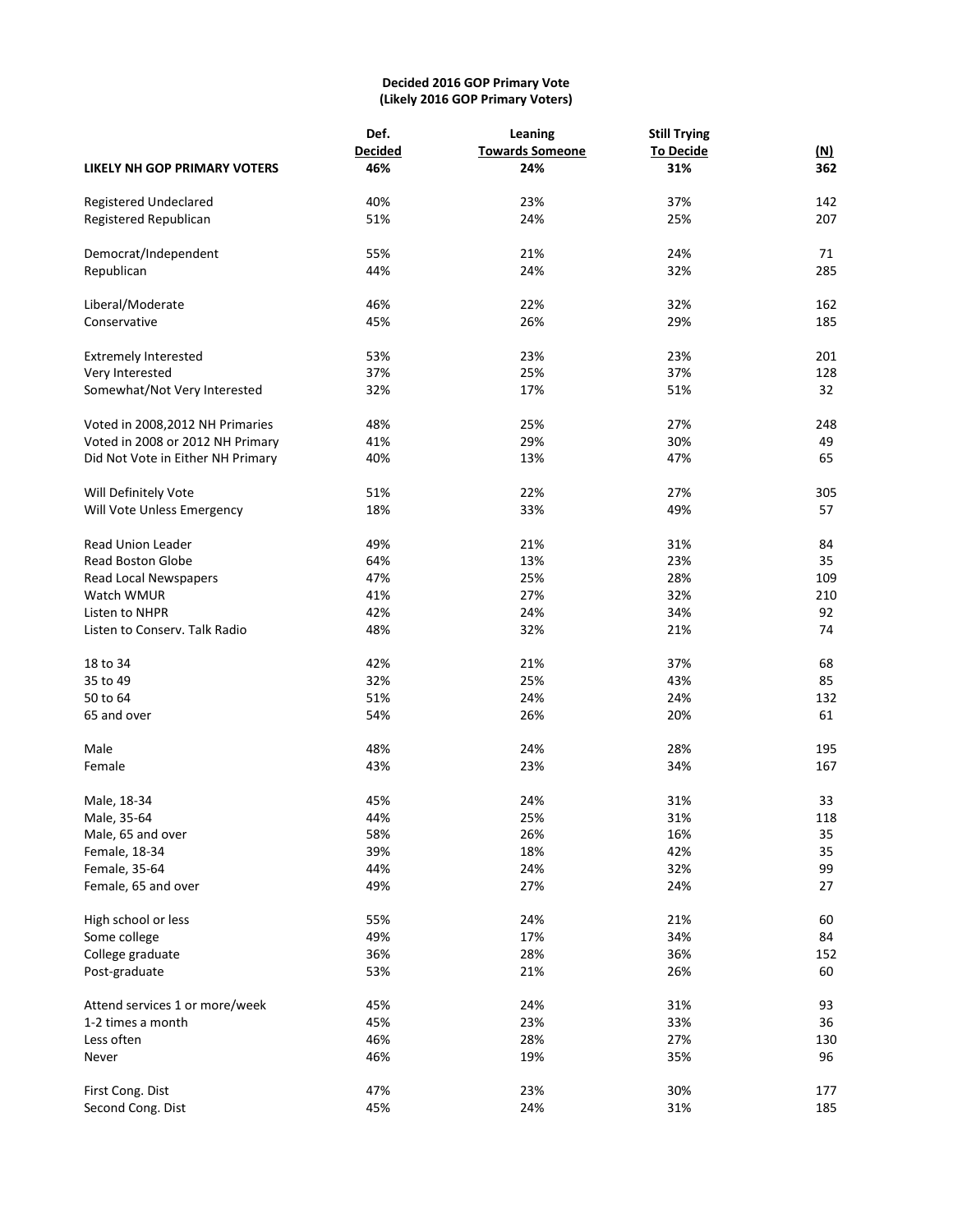#### **GOP 2016 Primary Support (Likely 2016 GOP Primary Voters)**

|                                   | <b>Donald</b> | Marco        | Ted  | John   | Jeb  | Carly   | <b>Chris</b> | Someone |           |      |
|-----------------------------------|---------------|--------------|------|--------|------|---------|--------------|---------|-----------|------|
|                                   | Trump         | <b>Rubio</b> | Cruz | Kasich | Bush | Fiorina | Christie     | Else    | Undecided | (N=) |
| LIKELY NH GOP PRIMARY VOTERS      | 31%           | 17%          | 14%  | 10%    | 7%   | 5%      | 4%           | 4%      | 7%        | 362  |
| Registered Undeclared             | 31%           | 11%          | 14%  | 14%    | 6%   | 8%      | 4%           | 1%      | 10%       | 144  |
| Registered Republican             | 31%           | 22%          | 14%  | 8%     | 8%   | 4%      | 5%           | 4%      | 4%        | 205  |
| Democrat/Independent              | 30%           | 5%           | 7%   | 29%    | 7%   | 7%      | 5%           | 4%      | 6%        | 70   |
| Republican                        | 31%           | 20%          | 15%  | 5%     | 7%   | 5%      | 4%           | 4%      | 8%        | 286  |
| Liberal/Moderate                  | 29%           | 15%          | 5%   | 20%    | 12%  | 3%      | 6%           | 2%      | 7%        | 160  |
| Conservative                      | 31%           | 20%          | 22%  | 2%     | 4%   | 7%      | 3%           | 6%      | 7%        | 186  |
| <b>Extremely Interested</b>       | 29%           | 16%          | 17%  | 10%    | 6%   | 7%      | 6%           | 3%      | 5%        | 203  |
| Very Interested                   | 34%           | 20%          | 10%  | 12%    | 7%   | 3%      | 2%           | 5%      | 7%        | 127  |
| Somewhat/Not Very Interested      | 30%           | 8%           | 13%  | 0%     | 13%  | 5%      | 5%           | 3%      | 23%       | 32   |
| Voted in 2008, 2012 NH Primaries  | 29%           | 19%          | 13%  | 10%    | 8%   | 6%      | 4%           | 4%      | 6%        | 247  |
| Voted in 2008 or 2012 NH Primary  | 33%           | 14%          | 12%  | 10%    | 7%   | 3%      | 10%          | 1%      | 10%       | 49   |
| Did Not Vote in Either NH Primary | 37%           | 11%          | 18%  | 10%    | 3%   | 4%      | 0%           | 6%      | 10%       | 65   |
| Definitely Decided                | 42%           | 15%          | 14%  | 14%    | 5%   | 4%      | 5%           | 2%      | 0%        | 164  |
| Leaning Towards Someone           | 23%           | 23%          | 17%  | 9%     | 7%   | 6%      | 5%           | 6%      | 4%        | 85   |
| Still Trying to Decide            | 18%           | 15%          | 13%  | 5%     | 11%  | 8%      | 4%           | 5%      | 22%       | 110  |
| Will Definitely Vote              | 33%           | 19%          | 13%  | 11%    | 4%   | 5%      | 5%           | 4%      | 6%        | 305  |
| Will Vote Unless Emergency        | 19%           | 6%           | 18%  | 6%     | 23%  | 6%      | 3%           | 5%      | 13%       | 57   |
| <b>Read Union Leader</b>          | 36%           | 25%          | 11%  | 9%     | 7%   | 4%      | 6%           | 2%      | 1%        | 83   |
| <b>Read Boston Globe</b>          | 27%           | 15%          | 10%  | 20%    | 9%   | 0%      | 10%          | 0%      | 8%        | 35   |
| Read Local Newspapers             | 33%           | 20%          | 7%   | 9%     | 11%  | 6%      | 6%           | 4%      | 5%        | 108  |
| Watch WMUR                        | 34%           | 16%          | 11%  | 9%     | 10%  | 5%      | 5%           | 2%      | 8%        | 208  |
| Listen to NHPR                    | 22%           | 17%          | 15%  | 21%    | 7%   | 4%      | 3%           | 4%      | 7%        | 94   |
| Listen to Conserv. Talk Radio     | 42%           | 13%          | 28%  | 2%     | 1%   | 6%      | 4%           | 2%      | 3%        | 74   |
| 18 to 34                          | 30%           | 14%          | 24%  | 6%     | 7%   | 0%      | 0%           | 5%      | 14%       | 71   |
| 35 to 49                          | 38%           | 20%          | 9%   | 8%     | 6%   | 5%      | 6%           | 4%      | 5%        | 85   |
| 50 to 64                          | 26%           | 18%          | 15%  | 12%    | 7%   | 9%      | 4%           | 3%      | 6%        | 130  |
| 65 and over                       | 32%           | 17%          | 9%   | 16%    | 10%  | 5%      | 4%           | 5%      | 3%        | 61   |
| Male                              | 31%           | 14%          | 15%  | 8%     | 7%   | 7%      | 4%           | 4%      | 9%        | 195  |
| Female                            | 30%           | 20%          | 13%  | 12%    | 8%   | 3%      | 5%           | 4%      | 6%        | 167  |
| Male, 18-34                       | 39%           | 9%           | 24%  | 4%     | 5%   | 0%      | 0%           | 0%      | 18%       | 36   |
| Male, 35-64                       | 29%           | 15%          | 15%  | 9%     | 7%   | 9%      | 3%           | 5%      | 8%        | 117  |
| Male, 65 and over                 | 32%           | 17%          | 7%   | 14%    | 10%  | 8%      | 7%           | 2%      | 2%        | 34   |
| Female, 18-34                     | 20%           | 19%          | 24%  | 8%     | 9%   | 0%      | 0%           | 10%     | 9%        | 35   |
| Female, 35-64                     | 33%           | 22%          | 10%  | 12%    | 6%   | 5%      | 8%           | 1%      | 3%        | 99   |
| Female, 65 and over               | 31%           | 16%          | 11%  | 17%    | 10%  | $2\%$   | 0%           | 8%      | 5%        | 27   |
| High school or less               | 40%           | 18%          | 20%  | 6%     | 7%   | 2%      | 0%           | 6%      | 2%        | 60   |
| Some college                      | 33%           | 22%          | 13%  | 6%     | 5%   | 5%      | 3%           | 3%      | 10%       | 84   |
| College graduate                  | 30%           | 14%          | 13%  | 10%    | 9%   | 9%      | 4%           | 3%      | 7%        | 149  |
| Post-graduate                     | 21%           | 16%          | 13%  | 19%    | 4%   | 2%      | 10%          | 5%      | 10%       | 63   |
| Attend services 1 or more/week    | 19%           | 22%          | 20%  | 8%     | 9%   | 7%      | 1%           | 7%      | 7%        | 93   |
| 1-2 times a month                 | 21%           | 26%          | 10%  | 14%    | 2%   | 7%      | 0%           | 4%      | 15%       | 36   |
| Less often                        | 35%           | 14%          | 12%  | 9%     | 6%   | 6%      | 9%           | 3%      | 6%        | 130  |
| Never                             | 38%           | 13%          | 14%  | 11%    | 8%   | 4%      | 3%           | 2%      | 8%        | 93   |
| First Cong. Dist                  | 36%           | 16%          | 13%  | 10%    | 7%   | 6%      | 3%           | 2%      | 7%        | 175  |
| Second Cong. Dist                 | 27%           | 18%          | 15%  | 10%    | 7%   | 5%      | 5%           | 6%      | 8%        | 187  |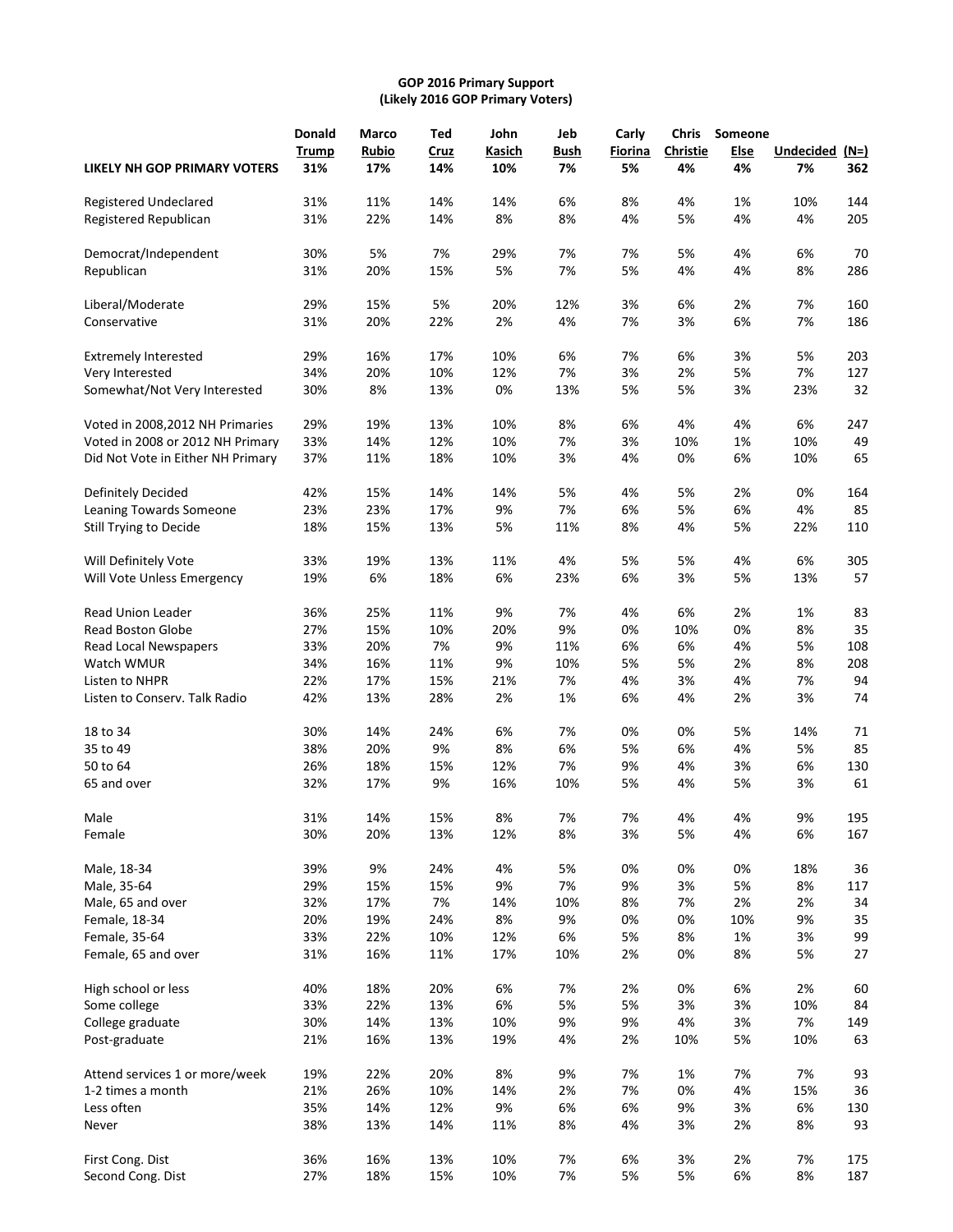## **GOP 2016 Primary – Would NOT Support (Likely 2016 GOP Primary Voters)**

| LIKELY NH GOP PRIMARY VOTERS                   | <b>Donald</b><br><b>Trump</b><br>32% | Ted<br>Cruz<br>13% | Jeb<br><b>Bush</b><br>13% | Marco<br><b>Rubio</b><br>7% | <b>Chris</b><br>Christie<br>4% | Someone<br><b>Else</b><br>11% | All<br><b>Acceptable</b><br>13% | Don't<br><b>Know</b><br>8% | $(N=)$<br>356 |
|------------------------------------------------|--------------------------------------|--------------------|---------------------------|-----------------------------|--------------------------------|-------------------------------|---------------------------------|----------------------------|---------------|
|                                                |                                      |                    |                           |                             |                                |                               | 10%                             |                            |               |
| Registered Undeclared<br>Registered Republican | 32%<br>31%                           | 16%<br>12%         | 14%<br>12%                | 5%<br>7%                    | 3%<br>3%                       | 9%<br>12%                     | 17%                             | 10%<br>6%                  | 139<br>205    |
| Democrat/Independent                           | 28%                                  | 17%                | 5%                        | 6%                          | 9%                             | 11%                           | 12%                             | 13%                        | 69            |
| Republican                                     | 32%                                  | 12%                | 14%                       | 7%                          | 3%                             | 11%                           | 14%                             | 6%                         | 282           |
| Liberal/Moderate                               | 36%                                  | 18%                | 9%                        | 6%                          | 1%                             | 13%                           | 8%                              | 9%                         | 156           |
| Conservative                                   | 30%                                  | 9%                 | 14%                       | 6%                          | 6%                             | 10%                           | 18%                             | 7%                         | 185           |
| <b>Extremely Interested</b>                    | 36%                                  | 11%                | 14%                       | 6%                          | 4%                             | 10%                           | 14%                             | 5%                         | 197           |
| Very Interested                                | 27%                                  | 16%                | 11%                       | 6%                          | 5%                             | 10%                           | 13%                             | 11%                        | 127           |
| Somewhat/Not Very Interested                   | 21%                                  | 16%                | 10%                       | 10%                         | 6%                             | 20%                           | 8%                              | 9%                         | 32            |
| Voted in 2008, 2012 NH Primaries               | 33%                                  | 10%                | 14%                       | 8%                          | 2%                             | 12%                           | 15%                             | 6%                         | 243           |
| Voted in 2008 or 2012 NH Primary               | 21%                                  | 25%                | 10%                       | 5%                          | 7%                             | 10%                           | 13%                             | 9%                         | 48            |
| Did Not Vote in Either NH Primary              | 33%                                  | 13%                | 7%                        | 4%                          | 9%                             | 10%                           | 9%                              | 14%                        | 65            |
| Definitely Decided                             | 27%                                  | 14%                | 17%                       | 8%                          | 6%                             | 8%                            | 15%                             | 5%                         | 160           |
| Leaning Towards Someone                        | 37%                                  | 9%                 | 9%                        | 1%                          | 4%                             | 22%                           | 15%                             | 3%                         | 85            |
| Still Trying to Decide                         | 34%                                  | 14%                | 9%                        | 9%                          | 2%                             | 8%                            | 10%                             | 14%                        | 111           |
| Will Definitely Vote                           | 33%                                  | 12%                | 13%                       | 7%                          | 5%                             | 10%                           | 15%                             | 5%                         | 300           |
| Will Vote Unless Emergency                     | 27%                                  | 17%                | 10%                       | 4%                          | 2%                             | 14%                           | 6%                              | 21%                        | 57            |
| Read Union Leader                              | 38%                                  | 12%                | 11%                       | 6%                          | 3%                             | 11%                           | 16%                             | 3%                         | 80            |
| <b>Read Boston Globe</b>                       | 40%                                  | 21%                | 7%                        | 9%                          | 2%                             | 0%                            | 7%                              | 13%                        | 34            |
| Read Local Newspapers                          | 34%                                  | 16%                | 8%                        | 6%                          | 2%                             | 10%                           | 11%                             | 13%                        | 106           |
| Watch WMUR                                     | 27%                                  | 16%                | 11%                       | 8%                          | 4%                             | 12%                           | 14%                             | 8%                         | 206           |
| Listen to NHPR                                 | 37%                                  | 14%                | 13%                       | 8%                          | 4%                             | 12%                           | 6%                              | 6%                         | 90            |
| Listen to Conserv. Talk Radio                  | 17%                                  | 10%                | 29%                       | 9%                          | 3%                             | 14%                           | 15%                             | 3%                         | 74            |
| 18 to 34                                       | 34%                                  | 14%                | 8%                        | 7%                          | 7%                             | 12%                           | 10%                             | 9%                         | 68            |
| 35 to 49                                       | 35%                                  | 10%                | 13%                       | 10%                         | 3%                             | 11%                           | 9%                              | 10%                        | 84            |
| 50 to 64                                       | 30%                                  | 15%                | 16%                       | 7%                          | 3%                             | 11%                           | 12%                             | 6%                         | 130           |
| 65 and over                                    | 34%                                  | 13%                | 9%                        | 4%                          | 5%                             | 9%                            | 21%                             | 6%                         | 59            |
| Male                                           | 27%                                  | 11%                | 16%                       | 8%                          | 5%                             | 12%                           | 17%                             | 6%                         | 193           |
| Female                                         | 38%                                  | 15%                | 9%                        | 6%                          | 4%                             | 10%                           | 9%                              | 9%                         | 163           |
| Male, 18-34                                    | 15%                                  | 10%                | 10%                       | 14%                         | 5%                             | 20%                           | 20%                             | 6%                         | 33            |
| Male, 35-64                                    | 28%                                  | 12%                | 18%                       | 8%                          | 4%                             | 11%                           | 14%                             | 6%                         | 117           |
| Male, 65 and over                              | 38%                                  | 11%                | 11%                       | 2%                          | 4%                             | 4%                            | 22%                             | 7%                         | 33            |
| Female, 18-34                                  | 52%                                  | 17%                | 5%                        | 0%                          | 8%                             | 5%                            | 0%                              | 12%                        | 35            |
| Female, 35-64                                  | 37%                                  | 14%                | 11%                       | 8%                          | 2%                             | 11%                           | 7%                              | 10%                        | 96            |
| Female, 65 and over                            | 30%                                  | 15%                | 7%                        | 6%                          | 5%                             | 15%                           | 19%                             | 4%                         | 26            |
| High school or less                            | 25%                                  | 5%                 | 14%                       | 10%                         | 8%                             | 15%                           | 14%                             | 9%                         | 60            |
| Some college                                   | 28%                                  | 15%                | 15%                       | 4%                          | 4%                             | 13%                           | 12%                             | 8%                         | 83            |
| College graduate                               | 31%                                  | 13%                | 12%                       | 8%                          | 4%                             | 10%                           | 14%                             | 8%                         | 147           |
| Post-graduate                                  | 46%                                  | 17%                | 10%                       | 5%                          | 2%                             | 7%                            | 8%                              | 6%                         | 60            |
| Attend services 1 or more/week                 | 46%                                  | 7%                 | 14%                       | 4%                          | 2%                             | 10%                           | 14%                             | 3%                         | 90            |
| 1-2 times a month                              | 35%                                  | 10%                | 13%                       | 6%                          | 2%                             | 3%                            | 15%                             | 16%                        | 36            |
| Less often                                     | 24%                                  | 15%                | 11%                       | 8%                          | 4%                             | 14%                           | 15%                             | 9%                         | 129           |
| Never                                          | 28%                                  | 18%                | 12%                       | 8%                          | 8%                             | 12%                           | 9%                              | 6%                         | 94            |
| First Cong. Dist                               | 27%                                  | 14%                | 9%                        | 10%                         | 6%                             | 12%                           | 14%                             | 8%                         | 176           |
| Second Cong. Dist                              | 37%                                  | 12%                | 16%                       | 3%                          | 2%                             | 10%                           | 12%                             | 8%                         | 180           |